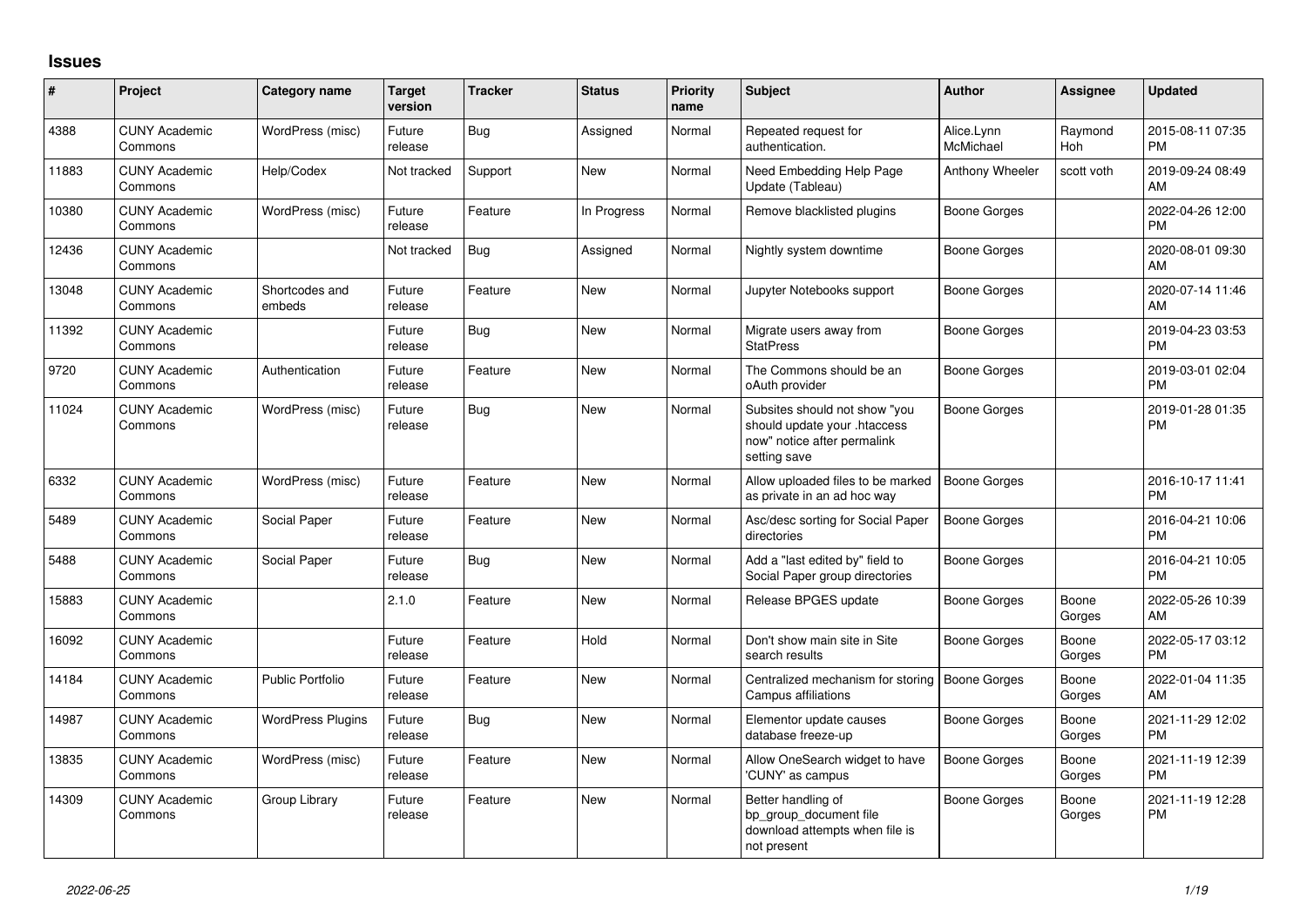| #     | Project                         | <b>Category name</b>           | <b>Target</b><br>version | <b>Tracker</b> | <b>Status</b>        | <b>Priority</b><br>name | Subject                                                                                   | Author              | <b>Assignee</b> | <b>Updated</b>                |
|-------|---------------------------------|--------------------------------|--------------------------|----------------|----------------------|-------------------------|-------------------------------------------------------------------------------------------|---------------------|-----------------|-------------------------------|
| 12042 | <b>CUNY Academic</b><br>Commons | <b>Email Notifications</b>     | Future<br>release        | Feature        | <b>New</b>           | Normal                  | Improved error logging for BPGES   Boone Gorges<br>send queue                             |                     | Boone<br>Gorges | 2021-11-19 12:25<br><b>PM</b> |
| 13466 | <b>CUNY Academic</b><br>Commons | Cavalcade                      | Future<br>release        | Feature        | New                  | Normal                  | Automated cleanup for duplicate<br>Cavalcade tasks                                        | <b>Boone Gorges</b> | Boone<br>Gorges | 2020-10-13 05:24<br><b>PM</b> |
| 3002  | <b>CUNY Academic</b><br>Commons | Search                         | Future<br>release        | Feature        | Assigned             | Normal                  | Overhaul CAC search by using<br>external search appliance                                 | Boone Gorges        | Boone<br>Gorges | 2020-07-15 03:05<br><b>PM</b> |
| 12911 | <b>CUNY Academic</b><br>Commons |                                | Not tracked              | Feature        | <b>New</b>           | Normal                  | Block access to xmlrpc.php based<br>on User-Agent                                         | <b>Boone Gorges</b> | Boone<br>Gorges | 2020-06-09 05:12<br><b>PM</b> |
| 12091 | <b>CUNY Academic</b><br>Commons | <b>Group Files</b>             | Future<br>release        | Feature        | <b>New</b>           | Normal                  | Improved pre-upload file<br>validation for bp-group-documents                             | Boone Gorges        | Boone<br>Gorges | 2019-11-14 01:21<br><b>PM</b> |
| 11945 | <b>CUNY Academic</b><br>Commons | Reckoning                      | Future<br>release        | Feature        | Reporter<br>Feedback | Normal                  | Add Comments bubble to<br>Reckoning views                                                 | Boone Gorges        | Boone<br>Gorges | 2019-11-12 05:14<br><b>PM</b> |
| 10794 | <b>CUNY Academic</b><br>Commons | Performance                    | Not tracked              | <b>Bug</b>     | New                  | Normal                  | Memcached connection<br>occasionally breaks                                               | Boone Gorges        | Boone<br>Gorges | 2018-12-06 03:30<br><b>PM</b> |
| 9926  | <b>CUNY Academic</b><br>Commons | <b>WordPress Plugins</b>       | Future<br>release        | <b>Bug</b>     | <b>New</b>           | Normal                  | twitter-mentions-as-comments<br>cron jobs can run long                                    | <b>Boone Gorges</b> | Boone<br>Gorges | 2018-10-24 12:34<br><b>PM</b> |
| 7663  | <b>CUNY Academic</b><br>Commons | Social Paper                   | Future<br>release        | <b>Bug</b>     | New                  | Normal                  | Social Paper notifications not<br>formatted correctly on secondary<br>sites               | Boone Gorges        | Boone<br>Gorges | 2018-04-16 03:52<br><b>PM</b> |
| 7022  | <b>CUNY Academic</b><br>Commons | Announcements                  | Future<br>release        | <b>Bug</b>     | New                  | Normal                  | Sitewide announcements should<br>be displayed on, and dismissable<br>from, mapped domains | <b>Boone Gorges</b> | Boone<br>Gorges | 2018-03-22 10:18<br>AM        |
| 3580  | <b>CUNY Academic</b><br>Commons | Group Blogs                    | Future<br>release        | Feature        | <b>New</b>           | Normal                  | Multiple blogs per group                                                                  | <b>Boone Gorges</b> | Boone<br>Gorges | 2018-02-20 02:02<br><b>PM</b> |
| 4481  | <b>CUNY Academic</b><br>Commons | Events                         | Future<br>release        | Feature        | New                  | Normal                  | Group admins/mods should have<br>the ability to unlink an event from<br>the group         | Boone Gorges        | Boone<br>Gorges | 2017-04-24 03:53<br><b>PM</b> |
| 5234  | <b>CUNY Academic</b><br>Commons | Membership                     | Future<br>release        | Feature        | Assigned             | Normal                  | Write Unconfirmed patch for WP                                                            | <b>Boone Gorges</b> | Boone<br>Gorges | 2016-10-24 11:18<br>AM        |
| 1417  | <b>CUNY Academic</b><br>Commons | <b>BuddyPress Docs</b>         | Future<br>release        | Feature        | Assigned             | Low                     | Bulk actions for BuddyPress Docs                                                          | <b>Boone Gorges</b> | Boone<br>Gorges | 2016-10-17 10:41<br><b>PM</b> |
| 3230  | <b>CUNY Academic</b><br>Commons | Internal Tools and<br>Workflow | Not tracked              | Feature        | Assigned             | High                    | Scripts for quicker<br>provisioning/updating of<br>development environments               | Boone Gorges        | Boone<br>Gorges | 2016-01-26 04:54<br><b>PM</b> |
| 1167  | <b>CUNY Academic</b><br>Commons | <b>Email Invitations</b>       | Future<br>release        | Feature        | New                  | Low                     | Allow email invitations to be<br>resent                                                   | Boone Gorges        | Boone<br>Gorges | 2015-11-12 12:53<br>AM        |
| 1744  | <b>CUNY Academic</b><br>Commons | <b>BuddyPress Docs</b>         | Future<br>release        | Feature        | Assigned             | Normal                  | Spreadsheet-style Docs                                                                    | Boone Gorges        | Boone<br>Gorges | 2015-11-09 06:13<br><b>PM</b> |
| 1165  | <b>CUNY Academic</b><br>Commons | <b>Email Invitations</b>       | Future<br>release        | Feature        | Assigned             | Low                     | Allow saved lists of invitees under<br>Send Invites                                       | Boone Gorges        | Boone<br>Gorges | 2015-11-09 06:03<br><b>PM</b> |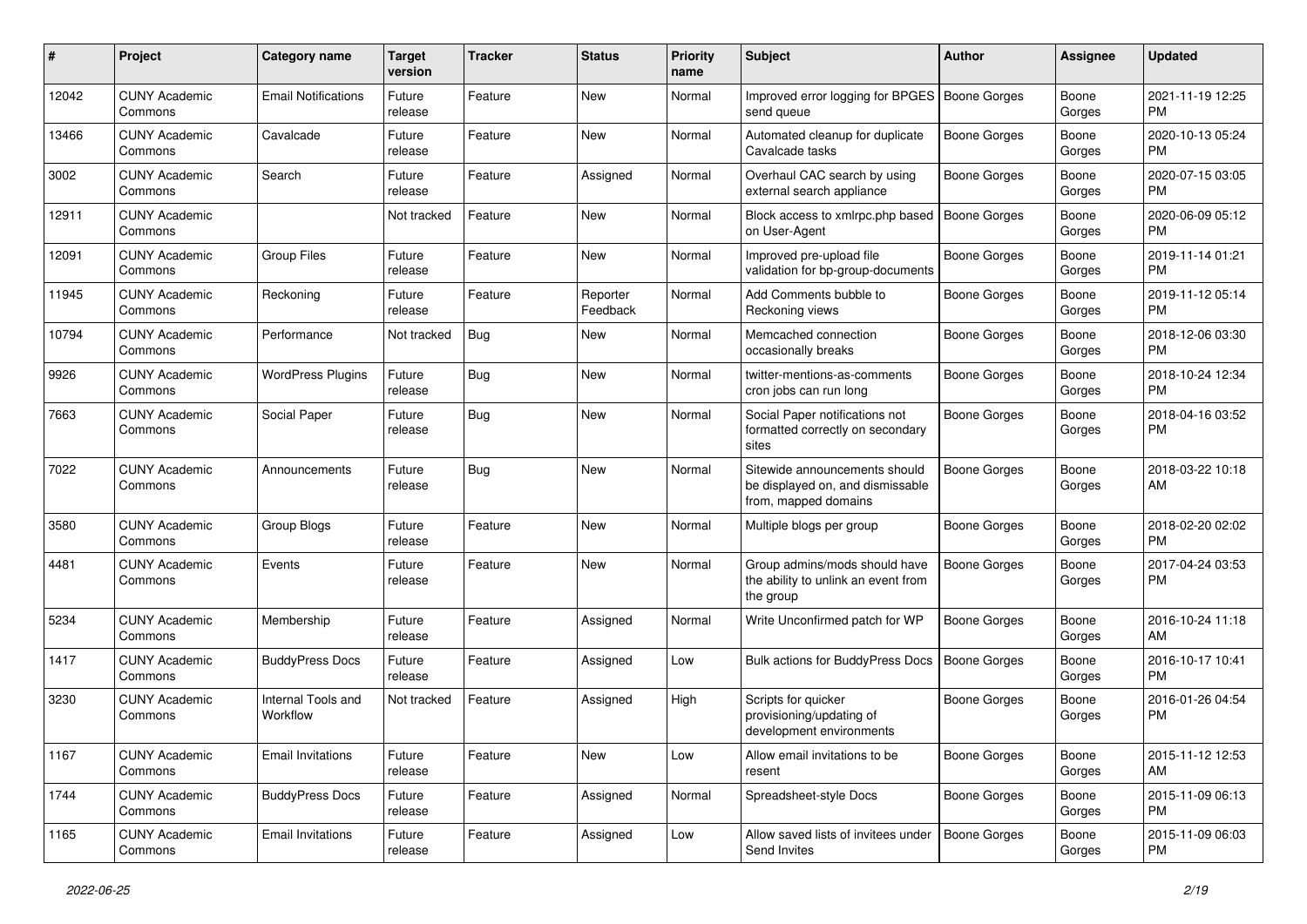| $\#$  | Project                         | <b>Category name</b>           | <b>Target</b><br>version | <b>Tracker</b> | <b>Status</b> | <b>Priority</b><br>name | <b>Subject</b>                                                          | Author              | <b>Assignee</b>     | <b>Updated</b>                |
|-------|---------------------------------|--------------------------------|--------------------------|----------------|---------------|-------------------------|-------------------------------------------------------------------------|---------------------|---------------------|-------------------------------|
| 1166  | <b>CUNY Academic</b><br>Commons | <b>Email Invitations</b>       | Future<br>release        | Feature        | <b>New</b>    | Low                     | Better organizational tools for<br>Sent Invites                         | Boone Gorges        | Boone<br>Gorges     | 2015-11-09 06:02<br><b>PM</b> |
| 1422  | <b>CUNY Academic</b><br>Commons | <b>BuddyPress Docs</b>         | Future<br>release        | Feature        | Assigned      | Normal                  | Make "created Doc" activity icons<br>non-mini                           | Boone Gorges        | Boone<br>Gorges     | 2015-11-09 05:48<br><b>PM</b> |
| 618   | <b>CUNY Academic</b><br>Commons | <b>BuddyPress Docs</b>         | Future<br>release        | Feature        | Assigned      | Normal                  | BuddyPress Docs: export formats                                         | <b>Boone Gorges</b> | Boone<br>Gorges     | 2015-11-09 05:38<br><b>PM</b> |
| 3193  | <b>CUNY Academic</b><br>Commons | Group Forums                   | Future<br>release        | Feature        | Assigned      | Normal                  | bbPress 2.x dynamic roles and<br><b>RBE</b>                             | Boone Gorges        | Boone<br>Gorges     | 2014-09-30 01:30<br><b>PM</b> |
| 3048  | <b>CUNY Academic</b><br>Commons | <b>Public Portfolio</b>        | Future<br>release        | Feature        | <b>New</b>    | Low                     | Images for rich text profile fields                                     | Boone Gorges        | Boone<br>Gorges     | 2014-02-19 12:56<br><b>PM</b> |
| 1508  | <b>CUNY Academic</b><br>Commons | WordPress (misc)               | Future<br>release        | Feature        | Assigned      | Normal                  | Share login cookies across<br>mapped domains                            | Boone Gorges        | Boone<br>Gorges     | 2012-07-02 12:12<br><b>PM</b> |
| 2832  | <b>CUNY Academic</b><br>Commons | <b>Public Portfolio</b>        | Future<br>release        | Feature        | Assigned      | Normal                  | Improve interface for (not)<br>auto-linking profile fields              | <b>Boone Gorges</b> | Chris Stein         | 2015-01-05 08:52<br><b>PM</b> |
| 3330  | <b>CUNY Academic</b><br>Commons | My Commons                     | Future<br>release        | Feature        | Assigned      | Normal                  | 'Commons Information" tool                                              | Boone Gorges        | Chris Stein         | 2014-09-22 08:46<br><b>PM</b> |
| 1983  | <b>CUNY Academic</b><br>Commons | Home Page                      | Future<br>release        | Feature        | Assigned      | Low                     | Media Library integration with<br><b>Featured Content plugin</b>        | Boone Gorges        | Dominic<br>Giglio   | 2014-03-17 10:34<br>AM        |
| 13891 | <b>CUNY Academic</b><br>Commons | Internal Tools and<br>Workflow | 2.1.0                    | Feature        | <b>New</b>    | Normal                  | Migrate automated linting to<br>GitHub Actions                          | Boone Gorges        | Jeremy Felt         | 2022-05-26 10:45<br>AM        |
| 15194 | <b>CUNY Academic</b><br>Commons | Internal Tools and<br>Workflow | 2.1.0                    | Feature        | <b>New</b>    | Normal                  | PHPCS sniff for un-restored<br>switch_to_blog() calls                   | Boone Gorges        | Jeremy Felt         | 2022-05-26 10:45<br>AM        |
| 13331 | <b>CUNY Academic</b><br>Commons | Site cloning                   | Future<br>release        | <b>Bug</b>     | <b>New</b>    | Normal                  | Combine Site Template and<br>Clone operations                           | Boone Gorges        | Jeremy Felt         | 2021-11-19 12:39<br><b>PM</b> |
| 11517 | <b>CUNY Academic</b><br>Commons |                                | Not tracked              | Feature        | Assigned      | Normal                  | wp-accessibility plugin should not<br>strip 'target=" blank" by default | <b>Boone Gorges</b> | Laurie Hurson       | 2019-09-24 09:57<br>AM        |
| 13358 | <b>CUNY Academic</b><br>Commons | Group Forums                   | Future<br>release        | Feature        | <b>New</b>    | Normal                  | Improved UI for group forum<br>threading settings                       | Boone Gorges        | Raymond<br>Hoh      | 2021-11-19 12:27<br><b>PM</b> |
| 6749  | <b>CUNY Academic</b><br>Commons | Events                         | Future<br>release        | <b>Bug</b>     | <b>New</b>    | Low                     | BPEO iCal request can trigger<br>very large number of DB queries        | Boone Gorges        | Raymond<br>Hoh      | 2016-11-15 10:09<br><b>PM</b> |
| 3192  | <b>CUNY Academic</b><br>Commons | Group Forums                   | Future<br>release        | Feature        | Assigned      | Normal                  | Customizable forum views for<br>bbPress 2.x group forums                | <b>Boone Gorges</b> | Raymond<br>Hoh      | 2015-11-09 12:47<br><b>PM</b> |
| 308   | <b>CUNY Academic</b><br>Commons | Registration                   | Future<br>release        | Feature        | New           | Normal                  | Group recommendations for<br>signup process                             | Boone Gorges        | Samantha<br>Raddatz | 2015-11-09 05:07<br><b>PM</b> |
| 10580 | <b>CUNY Academic</b><br>Commons | Information<br>Architecture    | Future<br>release        | Design/UX      | <b>New</b>    | Normal                  | Primary nav item review                                                 | Boone Gorges        | Sara Cannon         | 2021-11-19 12:37<br><b>PM</b> |
| 11834 | <b>CUNY Academic</b><br>Commons | Group Files                    | Future<br>release        | Feature        | <b>New</b>    | Normal                  | Improved tools for managing<br>group file folders                       | Boone Gorges        | Sonja Leix          | 2019-09-06 03:55<br>PM        |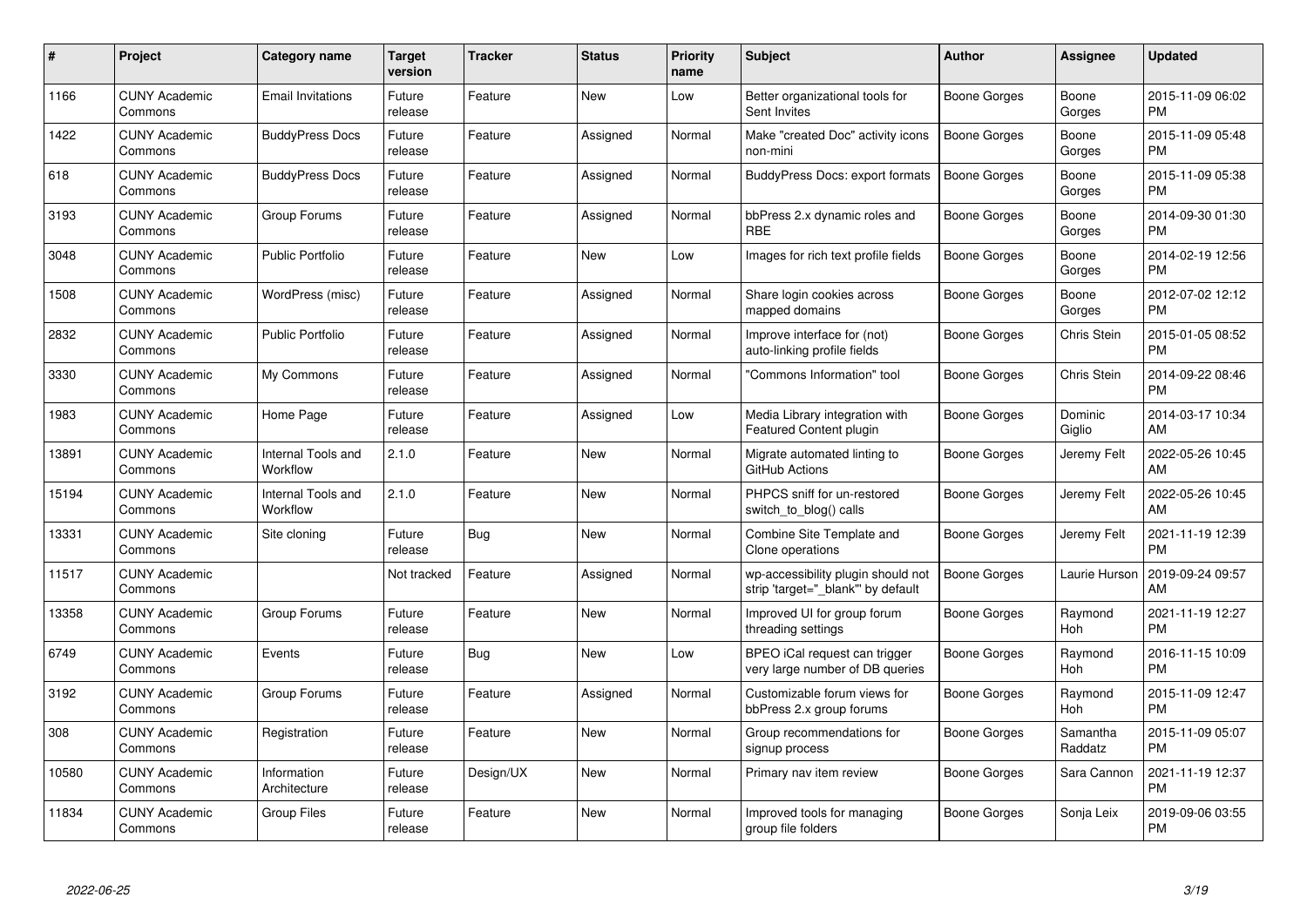| $\#$  | <b>Project</b>                                                          | Category name            | <b>Target</b><br>version | <b>Tracker</b> | <b>Status</b>        | <b>Priority</b><br>name | <b>Subject</b>                                            | Author             | Assignee            | <b>Updated</b>                |
|-------|-------------------------------------------------------------------------|--------------------------|--------------------------|----------------|----------------------|-------------------------|-----------------------------------------------------------|--------------------|---------------------|-------------------------------|
| 4635  | <b>CUNY Academic</b><br>Commons                                         | Authentication           | Future<br>release        | Feature        | <b>New</b>           | Normal                  | Allow non-WP authentication                               | Boone Gorges       | Sonja Leix          | 2019-03-01 02:05<br><b>PM</b> |
| 1423  | <b>CUNY Academic</b><br>Commons                                         | BuddyPress (misc)        | Future<br>release        | Feature        | Assigned             | Low                     | Show an avatar for pingback<br>comment activity items     | Boone Gorges       | <b>Tahir Butt</b>   | 2016-10-24 12:03<br><b>PM</b> |
| 1460  | <b>CUNY Academic</b><br>Commons                                         | Analytics                | Future<br>release        | Feature        | Assigned             | Normal                  | Update System Report                                      | <b>Brian Foote</b> | Boone<br>Gorges     | 2015-11-09 06:13<br><b>PM</b> |
| 2881  | <b>CUNY Academic</b><br>Commons                                         | <b>Public Portfolio</b>  | Future<br>release        | Feature        | Assigned             | Normal                  | Redesign the UX for Profiles                              | Chris Stein        | Chris Stein         | 2016-10-13 12:45<br><b>PM</b> |
| 3059  | <b>CUNY Academic</b><br>Commons                                         | Group Forums             | Future<br>release        | Design/UX      | <b>New</b>           | Normal                  | Forum Post Permissable Content<br><b>Explanatory Text</b> | Chris Stein        | Chris Stein         | 2015-04-02 11:27<br>AM        |
| 860   | <b>CUNY Academic</b><br>Commons                                         | Design                   | Future<br>release        | Design/UX      | Assigned             | Normal                  | <b>Standardize Button Treatment</b><br>Across the Commons | <b>Chris Stein</b> | Chris Stein         | 2014-05-01 09:45<br>AM        |
| 2666  | <b>CUNY Academic</b><br>Commons                                         | About page               | Not tracked              | Documentation  | Assigned             | Normal                  | <b>Update About Text</b>                                  | Chris Stein        | Luke Waltzer        | 2016-03-04 11:19<br>AM        |
| 3565  | <b>CUNY Academic</b><br>Commons                                         | My Commons               | Not tracked              | Documentation  | <b>New</b>           | Normal                  | Load Newest inconsistencies                               | Chris Stein        | scott voth          | 2015-11-09 01:16<br><b>PM</b> |
| 15210 | <b>CUNY Academic</b><br>Commons                                         | Analytics                | Not tracked              | Design/UX      | <b>New</b>           | Normal                  | Google Analytics improvements                             | Colin McDonald     | Boone<br>Gorges     | 2022-05-24 10:47<br>AM        |
| 13370 | <b>CUNY Academic</b><br>Commons                                         | Group Library            | Future<br>release        | Feature        | <b>New</b>           | Normal                  | Library bulk deletion and folder<br>editina               | Colin McDonald     | Boone<br>Gorges     | 2020-10-13 10:41<br>AM        |
| 13199 | <b>CUNY Academic</b><br>Commons                                         | Group Forums             | Future<br>release        | Feature        | <b>New</b>           | Normal                  | <b>Favoring Groups over bbPress</b><br>plugin             | Colin McDonald     | Colin<br>McDonald   | 2021-11-19 12:28<br><b>PM</b> |
| 9729  | <b>CUNY Academic</b><br>Commons                                         | <b>SEO</b>               | Not tracked              | Support        | <b>New</b>           | Normal                  | 503 Errors showing on<br>newlaborforum.cuny.edu           | Diane Krauthamer   | Raymond<br>Hoh      | 2018-05-22 04:48<br><b>PM</b> |
| 3615  | <b>CUNY Academic</b><br>Commons                                         | Redmine                  | Not tracked              | Feature        | <b>New</b>           | Low                     | Create Redmine issues via email                           | Dominic Giglio     | Boone<br>Gorges     | 2017-11-16 11:36<br>AM        |
| 11968 | JustPublics@365<br>MediaCamp                                            |                          |                          | Feature        | <b>New</b>           | Normal                  | Nanoscience Retractable Display<br>Unit                   | Donald Cherry      | Bonnie<br>Eissner   | 2021-02-19 08:50<br>AM        |
| 12062 | AD/O365 Transition<br>from NonMatric to<br><b>Matriculated Students</b> |                          |                          | Feature        | In Progress          | Normal                  | create solution and console<br>project                    | Emilio Rodriguez   | Emilio<br>Rodriguez | 2019-11-12 03:56<br><b>PM</b> |
| 13457 | <b>CUNY Academic</b><br>Commons                                         | Group Forums             | 2.0.2                    | <b>Bug</b>     | <b>New</b>           | High                    | Forum post not sending<br>notifications                   | Filipa Calado      | Raymond<br>Hoh      | 2022-06-14 11:36<br>AM        |
| 14842 | <b>CUNY Academic</b><br>Commons                                         |                          | Not tracked              | Support        | Reporter<br>Feedback | Normal                  | Question about widgets and block<br>editor                | Gina Cherry        |                     | 2021-10-06 03:01<br><b>PM</b> |
| 11545 | <b>CUNY Academic</b><br>Commons                                         | <b>WordPress Plugins</b> | Not tracked              | Support        | <b>New</b>           | Normal                  | <b>Twitter searches in WordPress</b>                      | Gina Cherry        | <b>Matt Gold</b>    | 2019-09-23 01:03<br><b>PM</b> |
| 11649 | <b>CUNY Academic</b><br>Commons                                         | <b>WordPress Plugins</b> | 2.0.2                    | Bug            | In Progress          | Normal                  | CC license displayed on every<br>page                     | Gina Cherry        | Raymond<br>Hoh      | 2022-06-14 11:36<br>AM        |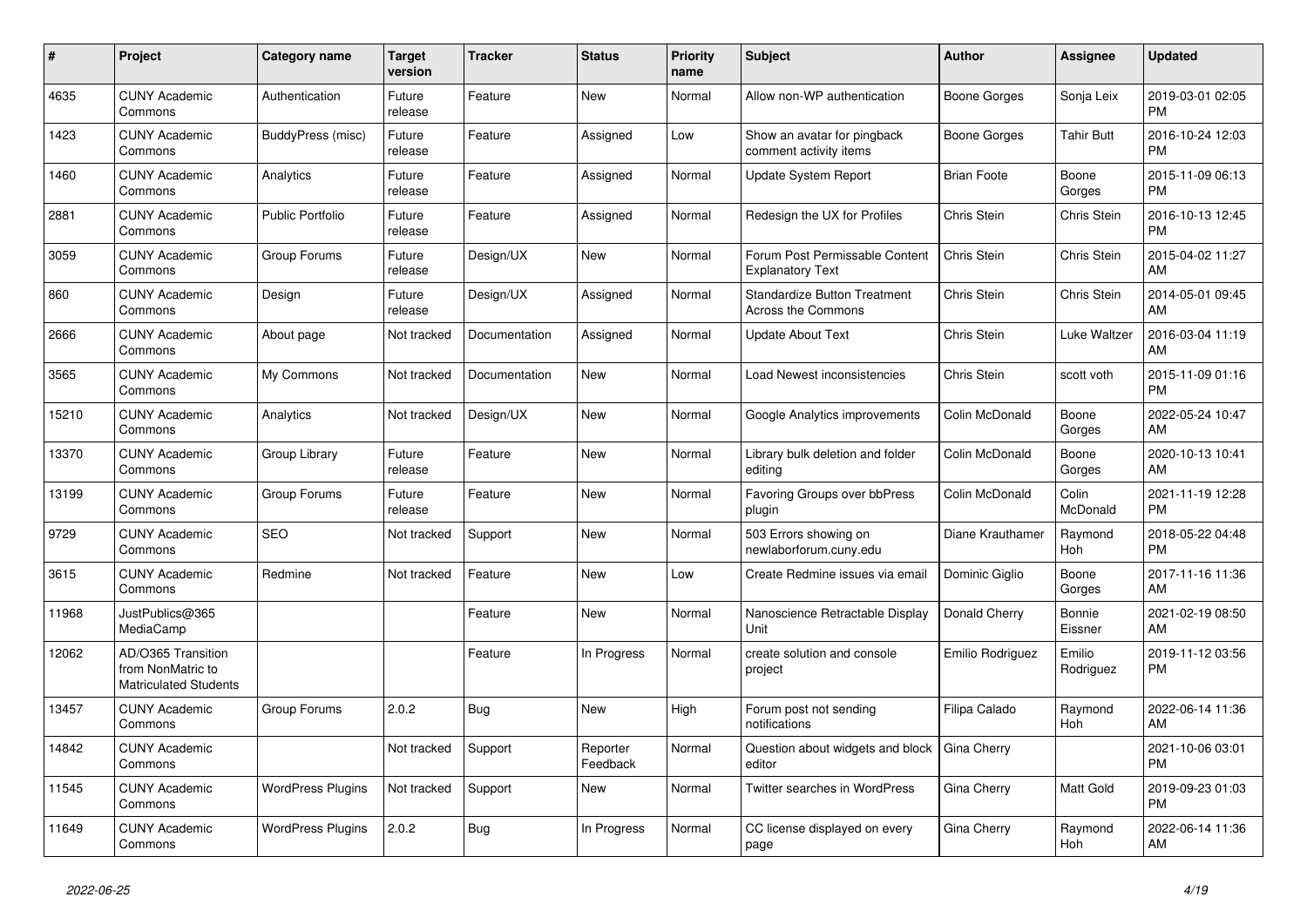| #     | <b>Project</b>                  | <b>Category name</b>     | <b>Target</b><br>version | <b>Tracker</b> | <b>Status</b>        | <b>Priority</b><br>name | <b>Subject</b>                                                        | <b>Author</b> | <b>Assignee</b>     | <b>Updated</b>                |
|-------|---------------------------------|--------------------------|--------------------------|----------------|----------------------|-------------------------|-----------------------------------------------------------------------|---------------|---------------------|-------------------------------|
| 12004 | <b>CUNY Academic</b><br>Commons |                          | Not tracked              | Support        | Reporter<br>Feedback | Normal                  | Notifications for spam blog<br>comments                               | Gina Cherry   | Raymond<br>Hoh      | 2019-11-01 12:05<br><b>PM</b> |
| 3473  | <b>CUNY Academic</b><br>Commons | User Experience          | Future<br>release        | Feature        | Assigned             | Normal                  | Commons profile: Add help info<br>about "Positions" replacing "title' | Keith Miyake  | Samantha<br>Raddatz | 2015-11-09 02:28<br><b>PM</b> |
| 6755  | <b>CUNY Academic</b><br>Commons | WordPress (misc)         | Future<br>release        | Bug            | New                  | Normal                  | Cannot Deactivate Plugin                                              | Laura Kane    |                     | 2016-11-16 01:12<br><b>PM</b> |
| 15613 | <b>CUNY Academic</b><br>Commons |                          | 2.0.2                    | Feature        | Reporter<br>Feedback | Normal                  | Adding "Passster" plugin                                              | Laurie Hurson |                     | 2022-06-14 11:36<br>AM        |
| 11843 | <b>CUNY Academic</b><br>Commons | WordPress (misc)         | Future<br>release        | Design/UX      | <b>New</b>           | Normal                  | Tweaking the Gutenberg Editor<br>Interface                            | Laurie Hurson |                     | 2022-04-26 12:00<br><b>PM</b> |
| 15923 | <b>CUNY Academic</b><br>Commons |                          | Not tracked              | Feature        | Reporter<br>Feedback | Normal                  | <b>Bellows Plugin Adjustments</b>                                     | Laurie Hurson |                     | 2022-04-20 10:10<br>AM        |
| 15757 | <b>CUNY Academic</b><br>Commons |                          |                          | <b>Bug</b>     | <b>New</b>           | Normal                  | Members # do not match                                                | Laurie Hurson |                     | 2022-03-30 04:52<br><b>PM</b> |
| 15176 | <b>CUNY Academic</b><br>Commons |                          | Not tracked              | Support        | Reporter<br>Feedback | Normal                  | Archiving Q Writing & Old<br>Wordpress Sites on the Commons           | Laurie Hurson |                     | 2022-02-08 10:28<br>AM        |
| 13650 | <b>CUNY Academic</b><br>Commons | Group Library            | Future<br>release        | Feature        | <b>New</b>           | Normal                  | Forum Attachments in Group<br>Library                                 | Laurie Hurson |                     | 2021-11-19 12:30<br><b>PM</b> |
| 14940 | <b>CUNY Academic</b><br>Commons |                          |                          | Bug            | <b>New</b>           | Normal                  | Discrepancy between Commons<br>profile "sites" and actual # of sites  | Laurie Hurson |                     | 2021-11-08 11:09<br>AM        |
| 14936 | <b>CUNY Academic</b><br>Commons |                          |                          | <b>Bug</b>     | <b>New</b>           | Normal                  | Commons websites blocked by<br>SPS campus network                     | Laurie Hurson |                     | 2021-11-03 03:57<br><b>PM</b> |
| 14538 | <b>CUNY Academic</b><br>Commons |                          | Not tracked              | Support        | Reporter<br>Feedback | Normal                  | <b>Weebly To Commons</b>                                              | Laurie Hurson |                     | 2021-09-14 10:47<br>AM        |
| 12328 | <b>CUNY Academic</b><br>Commons |                          | Not tracked              | Support        | New                  | Normal                  | Sign up Code for Non-CUNY<br>Faculty                                  | Laurie Hurson |                     | 2020-01-28 10:25<br>AM        |
| 11415 | <b>CUNY Academic</b><br>Commons | <b>WordPress Plugins</b> | Not tracked              | Bug            | Reporter<br>Feedback | Normal                  | <b>Blog Subscriptions in Jetpack</b>                                  | Laurie Hurson |                     | 2019-05-14 10:34<br>AM        |
| 11131 | <b>CUNY Academic</b><br>Commons |                          | Future<br>release        | Feature        | Reporter<br>Feedback | Normal                  | Image Annotation Plugins                                              | Laurie Hurson |                     | 2019-02-26 11:33<br>AM        |
| 16199 | <b>CUNY Academic</b><br>Commons | <b>Directories</b>       | 2.0.2                    | <b>Bug</b>     | <b>New</b>           | Normal                  | Removed "Semester" Filter from<br><b>Courses Directory</b>            | Laurie Hurson | Boone<br>Gorges     | 2022-06-14 11:36<br>AM        |
| 12121 | <b>CUNY Academic</b><br>Commons | <b>WordPress Plugins</b> | 2.0.2                    | Feature        | Reporter<br>Feedback | Normal                  | Embedding H5P Iframes on<br>Commons Site                              | Laurie Hurson | Boone<br>Gorges     | 2022-06-14 11:36<br>AM        |
| 14504 | <b>CUNY Academic</b><br>Commons |                          | Not tracked              | Publicity      | Reporter<br>Feedback | Normal                  | Adding showcases to home page<br>menu                                 | Laurie Hurson | Boone<br>Gorges     | 2022-01-19 03:26<br><b>PM</b> |
| 12438 | <b>CUNY Academic</b><br>Commons | Courses                  | Not tracked              | <b>Bug</b>     | New                  | Normal                  | Site appearing twice                                                  | Laurie Hurson | Boone<br>Gorges     | 2020-02-18 01:34<br>PM        |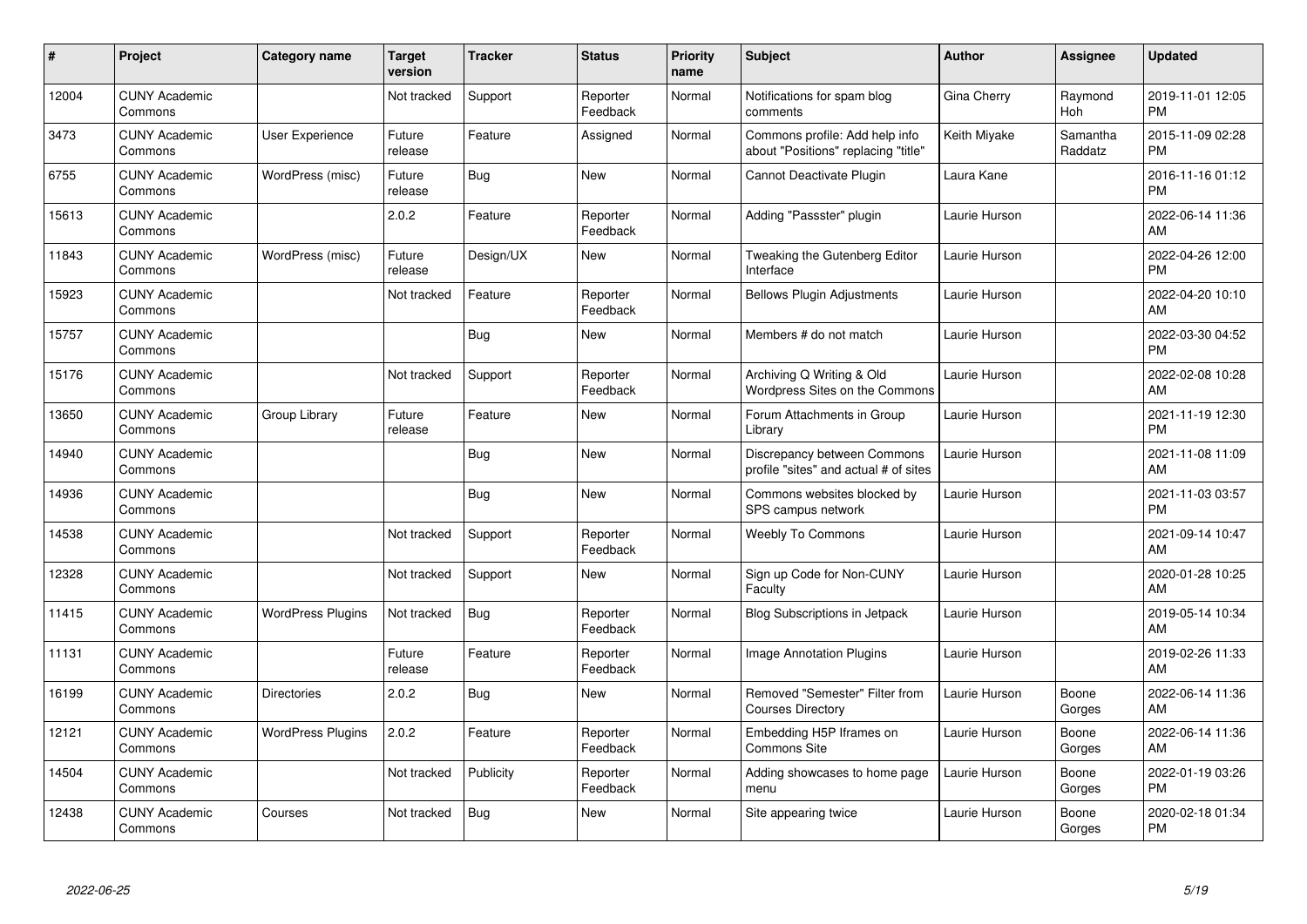| #     | Project                         | <b>Category name</b>     | <b>Target</b><br>version | <b>Tracker</b> | <b>Status</b>        | <b>Priority</b><br>name | Subject                                                                                    | Author        | <b>Assignee</b>  | <b>Updated</b>                |
|-------|---------------------------------|--------------------------|--------------------------|----------------|----------------------|-------------------------|--------------------------------------------------------------------------------------------|---------------|------------------|-------------------------------|
| 9289  | <b>CUNY Academic</b><br>Commons | <b>WordPress Plugins</b> | Future<br>release        | Bug            | Reporter<br>Feedback | Normal                  | Email Users Plugin                                                                         | Laurie Hurson | Boone<br>Gorges  | 2018-10-24 12:34<br>PM        |
| 14475 | <b>CUNY Academic</b><br>Commons |                          | Not tracked              | Publicity      | New                  | Normal                  | OER Showcase Page                                                                          | Laurie Hurson | Laurie Hurson    | 2021-09-14 10:46<br>AM        |
| 12446 | <b>CUNY Academic</b><br>Commons | Groups (misc)            | Future<br>release        | Feature        | Reporter<br>Feedback | Normal                  | Toggle default site to group forum<br>posting                                              | Laurie Hurson | Laurie Hurson    | 2020-03-10 11:57<br>AM        |
| 11879 | <b>CUNY Academic</b><br>Commons |                          | Not tracked              | Bug            | New                  | Normal                  | Hypothesis comments appearing<br>on multiple, different pdfs across<br>blogs               | Laurie Hurson | Laurie Hurson    | 2019-09-19 02:39<br>PM        |
| 12484 | <b>CUNY Academic</b><br>Commons |                          | Not tracked              | Support        | Reporter<br>Feedback | Normal                  | Sign up Code for COIL Course<br>starting in March                                          | Laurie Hurson | Matt Gold        | 2020-03-02 02:26<br><b>PM</b> |
| 14439 | <b>CUNY Academic</b><br>Commons | Spam/Spam<br>Prevention  | 2.0.2                    | Support        | Assigned             | Normal                  | Aprroved comments held for<br>moderation                                                   | Laurie Hurson | Raymond<br>Hoh   | 2022-06-14 11:36<br>AM        |
| 14787 | <b>CUNY Academic</b><br>Commons | <b>Plugin Packages</b>   | Future<br>release        | Feature        | New                  | Normal                  | Creating a "Design" plugin<br>package                                                      | Laurie Hurson | scott voth       | 2022-04-27 04:56<br><b>PM</b> |
| 11789 | <b>CUNY Academic</b><br>Commons | Courses                  | Future<br>release        | Feature        | New                  | Normal                  | Ability to remove item from<br>Courses list                                                | Laurie Hurson | Sonja Leix       | 2019-09-24 12:28<br><b>PM</b> |
| 9060  | <b>CUNY Academic</b><br>Commons | Commons In A Box         | Not tracked              | Bug            | Hold                 | Normal                  | Problems with CBox image library<br>upload                                                 | Lisa Rhody    | Raymond<br>Hoh   | 2018-01-10 03:26<br>PM        |
| 2610  | <b>CUNY Academic</b><br>Commons | Group Invitations        | Future<br>release        | Feature        | Assigned             | Low                     | Request: Custom invitation<br>message to group invites                                     | local admin   | Boone<br>Gorges  | 2015-11-09 06:13<br><b>PM</b> |
| 2325  | <b>CUNY Academic</b><br>Commons | BuddyPress (misc)        | Future<br>release        | Feature        | Assigned             | Low                     | Profile should have separate<br>fields for first/last names                                | local admin   | Boone<br>Gorges  | 2015-11-09 06:09<br>PM        |
| 2175  | <b>CUNY Academic</b><br>Commons | WordPress (misc)         | Not tracked              | Support        | Assigned             | Normal                  | Subscibe 2 vs. Jetpack<br>subscription options                                             | local admin   | Matt Gold        | 2016-01-26 04:58<br><b>PM</b> |
| 2612  | <b>CUNY Academic</b><br>Commons |                          | Not tracked              | Publicity      | Assigned             | Normal                  | Pinterest site for the Commons                                                             | local admin   | Sarah<br>Morgano | 2016-03-04 11:19<br>AM        |
| 6356  | <b>CUNY Academic</b><br>Commons | <b>WordPress Plugins</b> | Future<br>release        | Bug            | Reporter<br>Feedback | Low                     | Should Subscribe2 be<br>deprecated?                                                        | Luke Waltzer  |                  | 2017-03-20 12:20<br><b>PM</b> |
| 8835  | <b>CUNY Academic</b><br>Commons | Blogs (BuddyPress)       | Future<br>release        | Feature        | New                  | Normal                  | Extend cuny.is shortlinks to sites                                                         | Luke Waltzer  | Boone<br>Gorges  | 2022-04-26 11:59<br>AM        |
| 9895  | <b>CUNY Academic</b><br>Commons | Onboarding               | Future<br>release        | Feature        | Assigned             | Normal                  | Add "Accept Invitation"<br>link/button/function to Group<br>and/or Site invitation emails? | Luke Waltzer  | Boone<br>Gorges  | 2018-06-07 12:42<br><b>PM</b> |
| 7981  | <b>CUNY Academic</b><br>Commons | Social Paper             | Future<br>release        | <b>Bug</b>     | New                  | Normal                  | Social Paper comments should<br>not go to spam                                             | Luke Waltzer  | Boone<br>Gorges  | 2018-04-16 03:52<br>PM        |
| 9211  | <b>CUNY Academic</b><br>Commons | <b>WordPress Plugins</b> | Future<br>release        | Support        | Reporter<br>Feedback | Normal                  | Auto-Role Setting in Forum Plugin   Luke Waltzer<br>Causing Some Confusion                 |               | Boone<br>Gorges  | 2018-03-13 11:44<br>AM        |
| 6389  | <b>CUNY Academic</b><br>Commons | <b>BuddyPress Docs</b>   | Future<br>release        | Feature        | New                  | Low                     | Make Discussion Area Visible<br>When Editing a Doc                                         | Luke Waltzer  | Boone<br>Gorges  | 2016-10-21 04:16<br><b>PM</b> |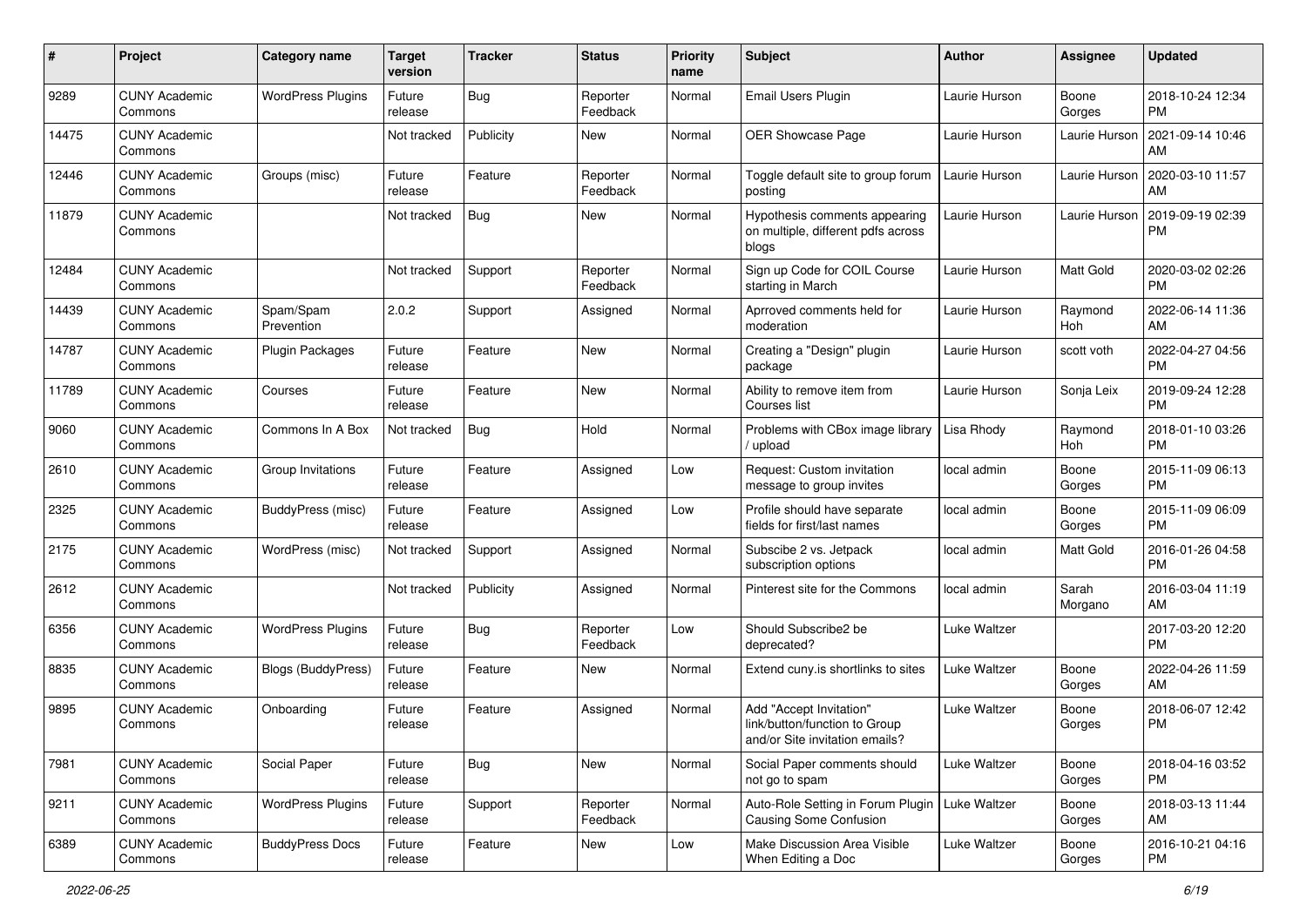| $\#$  | Project                         | Category name             | <b>Target</b><br>version | <b>Tracker</b> | <b>Status</b>        | <b>Priority</b><br>name | <b>Subject</b>                                                    | Author          | Assignee              | <b>Updated</b>                |
|-------|---------------------------------|---------------------------|--------------------------|----------------|----------------------|-------------------------|-------------------------------------------------------------------|-----------------|-----------------------|-------------------------------|
| 5268  | <b>CUNY Academic</b><br>Commons | Group Forums              | Future<br>release        | <b>Bug</b>     | Assigned             | Normal                  | Long-time to post to multiple<br>groups                           | Luke Waltzer    | Daniel Jones          | 2016-09-07 06:31<br><b>PM</b> |
| 6078  | <b>CUNY Academic</b><br>Commons | <b>Blogs (BuddyPress)</b> | Future<br>release        | Feature        | <b>New</b>           | Normal                  | <b>Explore Adding Network Blog</b><br>Metadata Plugin             | Luke Waltzer    | Luke Waltzer          | 2016-10-11 10:29<br><b>PM</b> |
| 7624  | <b>CUNY Academic</b><br>Commons | BuddyPress (misc)         | Future<br>release        | Design/UX      | <b>New</b>           | Normal                  | <b>BP Notifications</b>                                           | Luke Waltzer    | Paige Dupont          | 2017-02-08 10:43<br><b>PM</b> |
| 6392  | <b>CUNY Academic</b><br>Commons | Group Forums              | Future<br>release        | Design/UX      | Assigned             | Low                     | Composition/Preview Panes in<br>Forum Posts                       | Luke Waltzer    | Paige Dupont          | 2016-10-21 04:26<br><b>PM</b> |
| 13430 | <b>CUNY Academic</b><br>Commons | Reply By Email            | Not tracked              | Bug            | <b>New</b>           | Normal                  | Delay in RBE                                                      | Luke Waltzer    | Raymond<br><b>Hoh</b> | 2020-10-13 11:16<br>AM        |
| 7928  | <b>CUNY Academic</b><br>Commons | Group Forums              | Not tracked              | <b>Bug</b>     | <b>New</b>           | Normal                  | Duplicate Forum post                                              | Luke Waltzer    | Raymond<br>Hoh        | 2017-04-11 09:27<br><b>PM</b> |
| 6644  | <b>CUNY Academic</b><br>Commons |                           | Not tracked              | Bug            | Reporter<br>Feedback | High                    | White Screen at Login Pge                                         | Luke Waltzer    | Raymond<br><b>Hoh</b> | 2016-11-21 10:34<br><b>PM</b> |
| 5317  | <b>CUNY Academic</b><br>Commons | Group Blogs               | Not tracked              | <b>Bug</b>     | Reporter<br>Feedback | Normal                  | Notifications of New Post Didn't<br>Come                          | Luke Waltzer    | Samantha<br>Raddatz   | 2016-03-21 10:41<br><b>PM</b> |
| 5225  | <b>CUNY Academic</b><br>Commons | Registration              | Future<br>release        | Feature        | Assigned             | Normal                  | On-boarding Issues                                                | Luke Waltzer    | Samantha<br>Raddatz   | 2016-02-12 02:58<br><b>PM</b> |
| 8078  | <b>CUNY Academic</b><br>Commons | <b>WordPress Plugins</b>  | Future<br>release        | System Upgrade | Assigned             | Normal                  | <b>CommentPress Updates</b>                                       | Margaret Galvan | Christian<br>Wach     | 2017-05-08 03:49<br><b>PM</b> |
| 8211  | <b>CUNY Academic</b><br>Commons | <b>WordPress Themes</b>   | Future<br>release        | Feature        | <b>New</b>           | Normal                  | Theme Suggestions: Material<br>Design-Inspired Themes             | Margaret Galvan | Margaret<br>Galvan    | 2017-08-07 02:48<br><b>PM</b> |
| 7828  | <b>CUNY Academic</b><br>Commons |                           | Not tracked              | Feature        | Assigned             | Normal                  | Theme Assessment 2017                                             | Margaret Galvan | Margaret<br>Galvan    | 2017-05-02 10:41<br><b>PM</b> |
| 15169 | <b>CUNY Academic</b><br>Commons |                           | 2.0.2                    | Support        | Reporter<br>Feedback | Normal                  | new Prelude website zipfiles for<br>custom theme and other files. | Marilyn Weber   |                       | 2022-06-14 11:36<br>AM        |
| 15655 | <b>CUNY Academic</b><br>Commons |                           | 2.0.2                    | Support        | Reporter<br>Feedback | Normal                  | Event Aggregator plugin?                                          | Marilyn Weber   |                       | 2022-06-14 11:36<br>AM        |
| 16099 | <b>CUNY Academic</b><br>Commons |                           |                          | Support        | Reporter<br>Feedback | Normal                  | request for Newsletter Glue                                       | Marilyn Weber   |                       | 2022-05-13 12:14<br><b>PM</b> |
| 15685 | <b>CUNY Academic</b><br>Commons |                           |                          | Support        | <b>New</b>           | High                    | problem with chrome?                                              | Marilyn Weber   |                       | 2022-04-25 03:40<br><b>PM</b> |
| 15816 | <b>CUNY Academic</b><br>Commons |                           | Not tracked              | Support        | <b>New</b>           | Normal                  | slow loading at SPS                                               | Marilyn Weber   |                       | 2022-04-05 01:26<br><b>PM</b> |
| 15565 | <b>CUNY Academic</b><br>Commons |                           |                          | Support        | <b>New</b>           | Normal                  | Events - send updates to an email<br>listserv                     | Marilyn Weber   |                       | 2022-03-10 01:06<br><b>PM</b> |
| 15370 | <b>CUNY Academic</b><br>Commons |                           |                          | Support        | Reporter<br>Feedback | Normal                  | All-in-One Event Calendar?                                        | Marilyn Weber   |                       | 2022-02-17 11:03<br>AM        |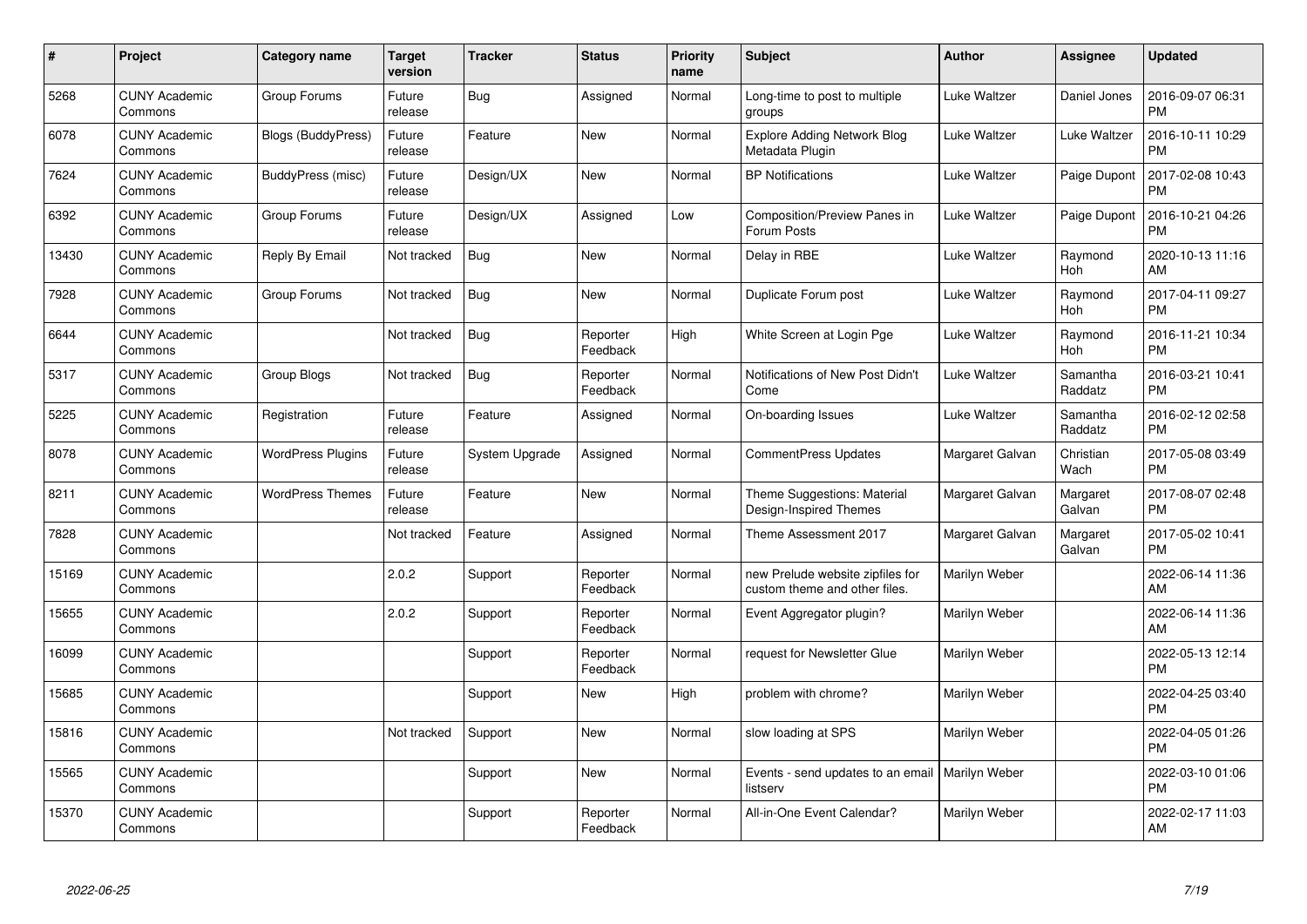| #     | Project                         | <b>Category name</b>      | <b>Target</b><br>version | <b>Tracker</b> | <b>Status</b>        | <b>Priority</b><br>name | <b>Subject</b>                                                                                | <b>Author</b> | <b>Assignee</b> | <b>Updated</b>                |
|-------|---------------------------------|---------------------------|--------------------------|----------------|----------------------|-------------------------|-----------------------------------------------------------------------------------------------|---------------|-----------------|-------------------------------|
| 15260 | <b>CUNY Academic</b><br>Commons |                           |                          | Support        | Reporter<br>Feedback | Normal                  | Diacritical markings   European<br><b>Stages</b>                                              | Marilyn Weber |                 | 2022-02-04 08:16<br>AM        |
| 15045 | <b>CUNY Academic</b><br>Commons |                           |                          | Support        | New                  | Normal                  | no result for KCeL in the search<br>box on the commons                                        | Marilyn Weber |                 | 2021-12-10 11:29<br>AM        |
| 14911 | <b>CUNY Academic</b><br>Commons | <b>WordPress Themes</b>   | Not tracked              | Support        | <b>New</b>           | Normal                  | Twentytwentyone theme                                                                         | Marilyn Weber |                 | 2021-10-28 10:37<br>AM        |
| 14900 | <b>CUNY Academic</b><br>Commons |                           | Not tracked              | Support        | Reporter<br>Feedback | Normal                  | previous theme?                                                                               | Marilyn Weber |                 | 2021-10-25 10:31<br>AM        |
| 14784 | <b>CUNY Academic</b><br>Commons |                           |                          | Support        | Reporter<br>Feedback | Normal                  | User report of logo problem when<br>using Customizer theme                                    | Marilyn Weber |                 | 2021-09-17 10:25<br>AM        |
| 14398 | <b>CUNY Academic</b><br>Commons |                           | Not tracked              | Support        | Reporter<br>Feedback | Normal                  | Events plug-in notification<br>problem                                                        | Marilyn Weber |                 | 2021-05-11 11:21<br>AM        |
| 14074 | <b>CUNY Academic</b><br>Commons | WordPress (misc)          | Not tracked              | Support        | Reporter<br>Feedback | Normal                  | page password protection<br>problem                                                           | Marilyn Weber |                 | 2021-03-02 11:03<br>AM        |
| 13912 | <b>CUNY Academic</b><br>Commons |                           | Not tracked              | Feature        | Hold                 | Low                     | posting "missed schedule"                                                                     | Marilyn Weber |                 | 2021-02-23 10:46<br>AM        |
| 13975 | <b>CUNY Academic</b><br>Commons | Social Paper              | Not tracked              | Support        | Reporter<br>Feedback | Normal                  | can't approve comments on<br>Social Paper paper                                               | Marilyn Weber |                 | 2021-02-12 09:33<br>AM        |
| 13255 | <b>CUNY Academic</b><br>Commons |                           | Not tracked              | Support        | Reporter<br>Feedback | Normal                  | Accessibility problems                                                                        | Marilyn Weber |                 | 2020-09-01 05:48<br><b>PM</b> |
| 13034 | <b>CUNY Academic</b><br>Commons |                           | Not tracked              | Support        | Reporter<br>Feedback | Normal                  | a site is asking people to join the<br>Commons to get a download                              | Marilyn Weber |                 | 2020-07-12 07:23<br>AM        |
| 12360 | <b>CUNY Academic</b><br>Commons | <b>WordPress Themes</b>   | Not tracked              | <b>Bug</b>     | Reporter<br>Feedback | Normal                  | site just says "DANTE We are<br>currently in maintenance mode,<br>please check back shortly." | Marilyn Weber |                 | 2020-02-04 12:13<br><b>PM</b> |
| 12352 | <b>CUNY Academic</b><br>Commons |                           | Not tracked              | Support        | New                  | Normal                  | "posts list" page builder block<br>option                                                     | Marilyn Weber |                 | 2020-02-03 01:29<br>PM        |
| 12350 | <b>CUNY Academic</b><br>Commons | <b>Blogs (BuddyPress)</b> | Not tracked              | Support        | Reporter<br>Feedback | Normal                  | <b>URL</b> creation problem                                                                   | Marilyn Weber |                 | 2020-02-03 11:27<br>AM        |
| 11519 | <b>CUNY Academic</b><br>Commons |                           | Not tracked              | Support        | Assigned             | Normal                  | comment option not appearing                                                                  | Marilyn Weber |                 | 2019-09-24 10:28<br>AM        |
| 11848 | <b>CUNY Academic</b><br>Commons |                           | Not tracked              | Support        | Hold                 | Normal                  | a Dean of Faculty wants to share<br>a large file                                              | Marilyn Weber |                 | 2019-09-24 08:44<br>AM        |
| 10273 | <b>CUNY Academic</b><br>Commons | Registration              | Not tracked              | Support        | Reporter<br>Feedback | Normal                  | users combining CF and campus<br>address                                                      | Marilyn Weber |                 | 2019-09-18 10:58<br>AM        |
| 11787 | <b>CUNY Academic</b><br>Commons |                           | Not tracked              | Support        | Reporter<br>Feedback | Normal                  | automated comments notifications   Marilyn Weber<br>on ZenDesk                                |               |                 | 2019-08-26 06:18<br><b>PM</b> |
| 11771 | <b>CUNY Academic</b><br>Commons |                           | Not tracked              | Support        | Reporter<br>Feedback | Normal                  | post displays in sections                                                                     | Marilyn Weber |                 | 2019-08-20 10:34<br>AM        |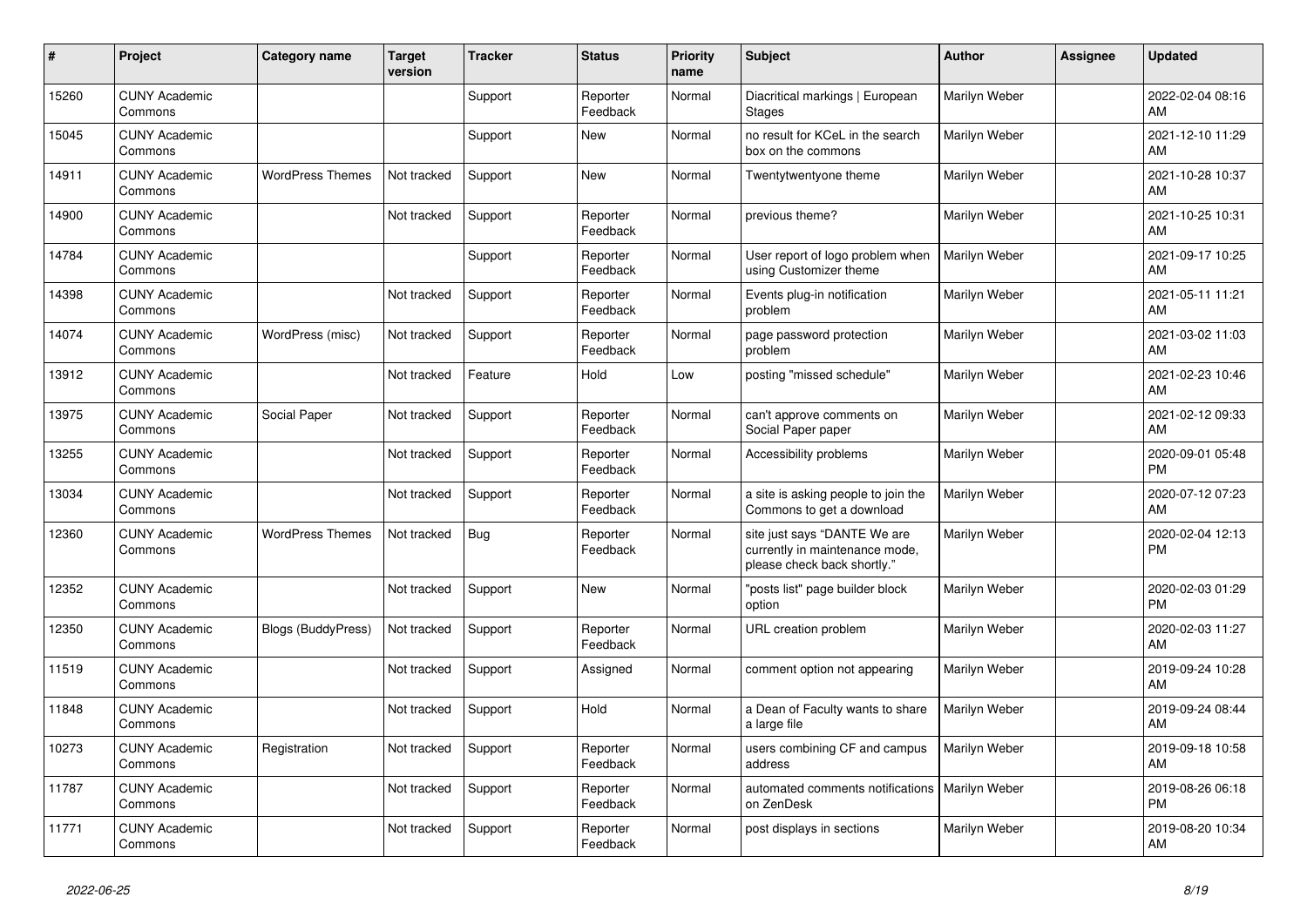| #     | Project                         | <b>Category name</b>       | <b>Target</b><br>version | <b>Tracker</b> | <b>Status</b>                       | <b>Priority</b><br>name | <b>Subject</b>                                                      | <b>Author</b> | <b>Assignee</b>     | <b>Updated</b>                |
|-------|---------------------------------|----------------------------|--------------------------|----------------|-------------------------------------|-------------------------|---------------------------------------------------------------------|---------------|---------------------|-------------------------------|
| 11509 | <b>CUNY Academic</b><br>Commons |                            | Not tracked              | Support        | Reporter<br>Feedback                | Normal                  | deleted Page causing a Menu<br>problem?                             | Marilyn Weber |                     | 2019-06-04 09:54<br>AM        |
| 10657 | <b>CUNY Academic</b><br>Commons |                            | Not tracked              | Support        | Reporter<br>Feedback                | Normal                  | child theme problems                                                | Marilyn Weber |                     | 2018-11-08 01:19<br><b>PM</b> |
| 5992  | <b>CUNY Academic</b><br>Commons | <b>Email Notifications</b> | Future<br>release        | Feature        | New                                 | Normal                  | Changing the From line of<br>autogenerated blog emails              | Marilyn Weber |                     | 2018-09-27 05:19<br><b>PM</b> |
| 5199  | <b>CUNY Academic</b><br>Commons | Social Paper               | Future<br>release        | Feature        | New                                 | Normal                  | add tables to the SP editor                                         | Marilyn Weber |                     | 2016-10-24 11:27<br>AM        |
| 5205  | <b>CUNY Academic</b><br>Commons | Social Paper               | Future<br>release        | Feature        | <b>New</b>                          | Normal                  | Social Paper folders                                                | Marilyn Weber |                     | 2016-02-11 10:24<br><b>PM</b> |
| 9207  | <b>CUNY Academic</b><br>Commons |                            | Future<br>release        | Support        | Reporter<br>Feedback                | Normal                  | display dashboards made in<br>Tableau?                              | Marilyn Weber | Boone<br>Gorges     | 2018-04-10 10:42<br>AM        |
| 5052  | <b>CUNY Academic</b><br>Commons | Social Paper               | Future<br>release        | Feature        | New                                 | Low                     | Sentence by sentence or line by<br>line comments (SP suggestion #3) | Marilyn Weber | Boone<br>Gorges     | 2016-02-11 10:24<br><b>PM</b> |
| 9835  | <b>CUNY Academic</b><br>Commons | Group Forums               | Future<br>release        | <b>Bug</b>     | Assigned                            | Normal                  | add a "like" function?                                              | Marilyn Weber | <b>Erik Trainer</b> | 2018-06-05 01:49<br><b>PM</b> |
| 12382 | <b>CUNY Academic</b><br>Commons | Membership                 | Not tracked              | Support        | New                                 | Normal                  | Email request change                                                | Marilyn Weber | Marilyn<br>Weber    | 2020-02-06 12:56<br><b>PM</b> |
| 8607  | <b>CUNY Academic</b><br>Commons |                            | Not tracked              | Support        | New                                 | Normal                  | Paypal?                                                             | Marilyn Weber | Matt Gold           | 2018-05-15 01:37<br><b>PM</b> |
| 16291 | <b>CUNY Academic</b><br>Commons | Site cloning               | 2.0.2                    | Support        | Staged for<br>Production<br>Release | Normal                  | Images coming up blank in Media<br>Library                          | Marilyn Weber | Raymond<br>Hoh      | 2022-06-23 08:28<br><b>PM</b> |
| 15978 | <b>CUNY Academic</b><br>Commons | WordPress - Media          | 2.0.2                    | Support        | Reporter<br>Feedback                | Normal                  | tex files?                                                          | Marilyn Weber | Raymond<br>Hoh      | 2022-06-14 11:36<br>AM        |
| 16110 | <b>CUNY Academic</b><br>Commons |                            |                          | Support        | Reporter<br>Feedback                | Normal                  | remove Creative Commons<br>license from pages?                      | Marilyn Weber | Raymond<br>Hoh      | 2022-05-17 06:11<br><b>PM</b> |
| 13328 | <b>CUNY Academic</b><br>Commons | Group Forums               | Not tracked              | <b>Bug</b>     | Reporter<br>Feedback                | Normal                  | cross-posting in two related<br>groups                              | Marilyn Weber | Raymond<br>Hoh      | 2020-09-15 10:39<br><b>PM</b> |
| 13286 | <b>CUNY Academic</b><br>Commons |                            | Not tracked              | Support        | New                                 | Normal                  | problem connecting with<br>WordPress app                            | Marilyn Weber | Raymond<br>Hoh      | 2020-09-08 11:16<br>AM        |
| 12741 | <b>CUNY Academic</b><br>Commons | <b>WordPress Plugins</b>   | Not tracked              | Support        | Reporter<br>Feedback                | Normal                  | Tableau Public Viz Block                                            | Marilyn Weber | Raymond<br>Hoh      | 2020-05-12 11:00<br>AM        |
| 11971 | <b>CUNY Academic</b><br>Commons | <b>Email Notifications</b> | Future<br>release        | <b>Bug</b>     | Reporter<br>Feedback                | Low                     | Pictures obscured in emailed post   Marilyn Weber<br>notifications  |               | Raymond<br>Hoh      | 2019-11-21 01:14<br>PM        |
| 11149 | <b>CUNY Academic</b><br>Commons |                            | Not tracked              | Support        | Reporter<br>Feedback                | Normal                  | comments getting blocked                                            | Marilyn Weber | Raymond<br>Hoh      | 2019-03-26 11:40<br>AM        |
| 5282  | <b>CUNY Academic</b><br>Commons | Social Paper               | Future<br>release        | <b>Bug</b>     | New                                 | Normal                  | Replying via email directs to<br>paper but not individual comment.  | Marilyn Weber | Raymond<br>Hoh      | 2016-03-02 01:48<br>PM        |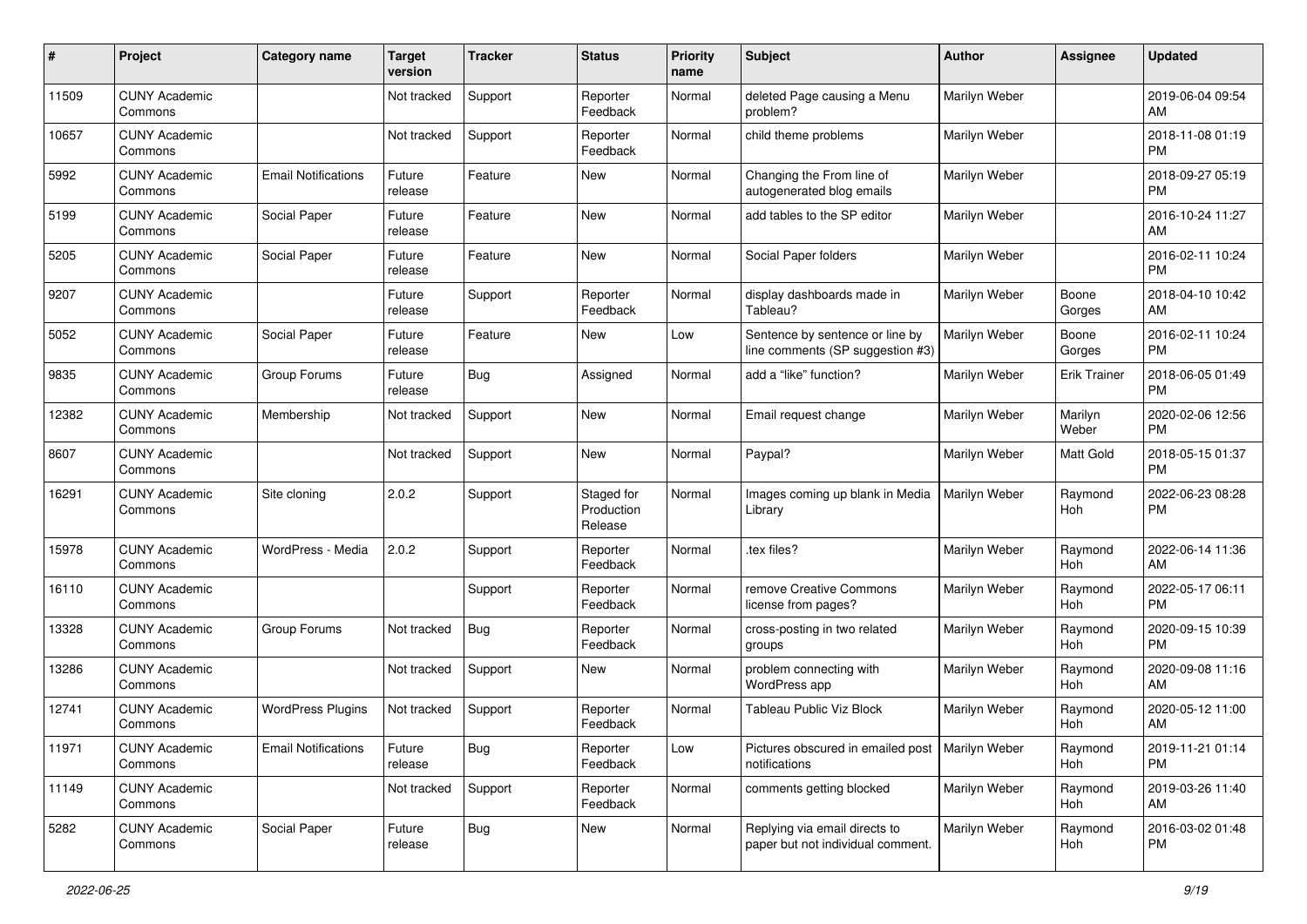| #     | <b>Project</b>                        | <b>Category name</b>       | <b>Target</b><br>version | <b>Tracker</b> | <b>Status</b>        | <b>Priority</b><br>name | Subject                                                                                                                                               | <b>Author</b>      | Assignee              | <b>Updated</b>                |
|-------|---------------------------------------|----------------------------|--------------------------|----------------|----------------------|-------------------------|-------------------------------------------------------------------------------------------------------------------------------------------------------|--------------------|-----------------------|-------------------------------|
| 5050  | <b>CUNY Academic</b><br>Commons       | Social Paper               | Future<br>release        | Feature        | <b>New</b>           | Low                     | Making comments visible in SP<br>editing mode (SP suggestion #1)                                                                                      | Marilyn Weber      | Samantha<br>Raddatz   | 2019-09-17 11:10<br><b>PM</b> |
| 5053  | <b>CUNY Academic</b><br>Commons       | Social Paper               | Future<br>release        | Feature        | <b>New</b>           | Low                     | Scrollable menu to add readers<br>(SP suggestion #4)                                                                                                  | Marilyn Weber      | Samantha<br>Raddatz   | 2016-04-21 05:21<br><b>PM</b> |
| 5397  | <b>CUNY Academic</b><br>Commons       | Social Paper               | Future<br>release        | Feature        | <b>New</b>           | Normal                  | frustrating to have to<br>enable/disable in SP                                                                                                        | Marilyn Weber      | Samantha<br>Raddatz   | 2016-04-20 03:39<br><b>PM</b> |
| 5058  | <b>CUNY Academic</b><br>Commons       | Social Paper               | Future<br>release        | Feature        | <b>New</b>           | Low                     | Can there be a clearer signal that<br>even when comments have<br>already been made you add<br>comments by clicking on the side?<br>(SP suggestion #5) | Marilyn Weber      | Samantha<br>Raddatz   | 2016-02-11 10:24<br><b>PM</b> |
| 2576  | <b>NYCDH Community</b><br><b>Site</b> |                            |                          | Bug            | Hold                 | Low                     | Test Next Button in Javascript<br><b>Tutorial Under Activities</b>                                                                                    | <b>Mark Newton</b> | Alex Gil              | 2013-05-18 02:55<br><b>PM</b> |
| 2577  | <b>NYCDH Community</b><br>Site        |                            |                          | Feature        | Assigned             | Low                     | <b>Investigate Potential to Add Links</b><br>to the Forum                                                                                             | <b>Mark Newton</b> | Alex Gil              | 2013-05-16 09:40<br><b>PM</b> |
| 2573  | <b>NYCDH Community</b><br>Site        |                            |                          | Feature        | Reporter<br>Feedback | Normal                  | Add dh nyc twitter list feed to site                                                                                                                  | <b>Mark Newton</b> | Matt Gold             | 2013-05-16 11:42<br><b>PM</b> |
| 2571  | <b>NYCDH Community</b><br>Site        |                            |                          | Feature        | Assigned             | Normal                  | Add Google custom search box to<br>homepage                                                                                                           | <b>Mark Newton</b> | Raymond<br>Hoh        | 2013-05-18 07:49<br>PМ        |
| 2574  | <b>NYCDH Community</b><br>Site        |                            |                          | Feature        | Assigned             | Normal                  | Add Way to Upload Files to<br>Groups                                                                                                                  | <b>Mark Newton</b> | Raymond<br><b>Hoh</b> | 2013-05-18 07:46<br><b>PM</b> |
| 11120 | <b>CUNY Academic</b><br>Commons       | <b>WordPress Plugins</b>   | Not tracked              | Bug            | Reporter<br>Feedback | Normal                  | Events Manager Events Not<br>Showing Up                                                                                                               | Mark Webb          |                       | 2019-02-27 04:10<br><b>PM</b> |
| 10769 | <b>CUNY Academic</b><br>Commons       | <b>WordPress Themes</b>    | Not tracked              | Bug            | Reporter<br>Feedback | Normal                  | 2011 Theme Sidebar                                                                                                                                    | Mark Webb          |                       | 2018-12-04 04:09<br><b>PM</b> |
| 10678 | <b>CUNY Academic</b><br>Commons       |                            | Not tracked              | <b>Bug</b>     | Reporter<br>Feedback | High                    | Newsletter Plugin Not Sending<br><b>Out Newsletters</b>                                                                                               | Mark Webb          | Boone<br>Gorges       | 2019-09-16 09:38<br><b>PM</b> |
| 10262 | <b>CUNY Academic</b><br>Commons       |                            | Not tracked              | Bug            | Reporter<br>Feedback | Normal                  | Newsletter Plugin: Broken Image<br>at Bottom of All Newsletters                                                                                       | Mark Webb          | Raymond<br><b>Hoh</b> | 2018-08-30 05:17<br><b>PM</b> |
| 364   | <b>CUNY Academic</b><br>Commons       | <b>WordPress Plugins</b>   | Future<br>release        | Feature        | <b>New</b>           | Normal                  | <b>Bulletin Board</b>                                                                                                                                 | Matt Gold          |                       | 2015-01-05 08:50<br>PМ        |
| 15604 | <b>CUNY Academic</b><br>Commons       | <b>Email Notifications</b> | Future<br>release        | Feature        | Assigned             | Normal                  | Restructure Commons Group<br>Digest Email Messages                                                                                                    | Matt Gold          | Boone<br>Gorges       | 2022-05-26 10:45<br>AM        |
| 8900  | <b>CUNY Academic</b><br>Commons       | Accessibility              | Future<br>release        | Feature        | Assigned             | Normal                  | Look into tools to enforce<br>accessibility in WP environment                                                                                         | Matt Gold          | Boone<br>Gorges       | 2022-04-26 11:59<br>AM        |
| 8901  | <b>CUNY Academic</b><br>Commons       | Accessibility              | Future<br>release        | Feature        | Assigned             | Normal                  | Theme analysis for accessibility                                                                                                                      | Matt Gold          | Boone<br>Gorges       | 2022-04-26 11:59<br>AM        |
| 13949 | <b>CUNY Academic</b><br>Commons       |                            | Not tracked              | Bug            | <b>New</b>           | Normal                  | Continued debugging of runaway<br>MySQL connections                                                                                                   | Matt Gold          | Boone<br>Gorges       | 2021-09-14 10:42<br>AM        |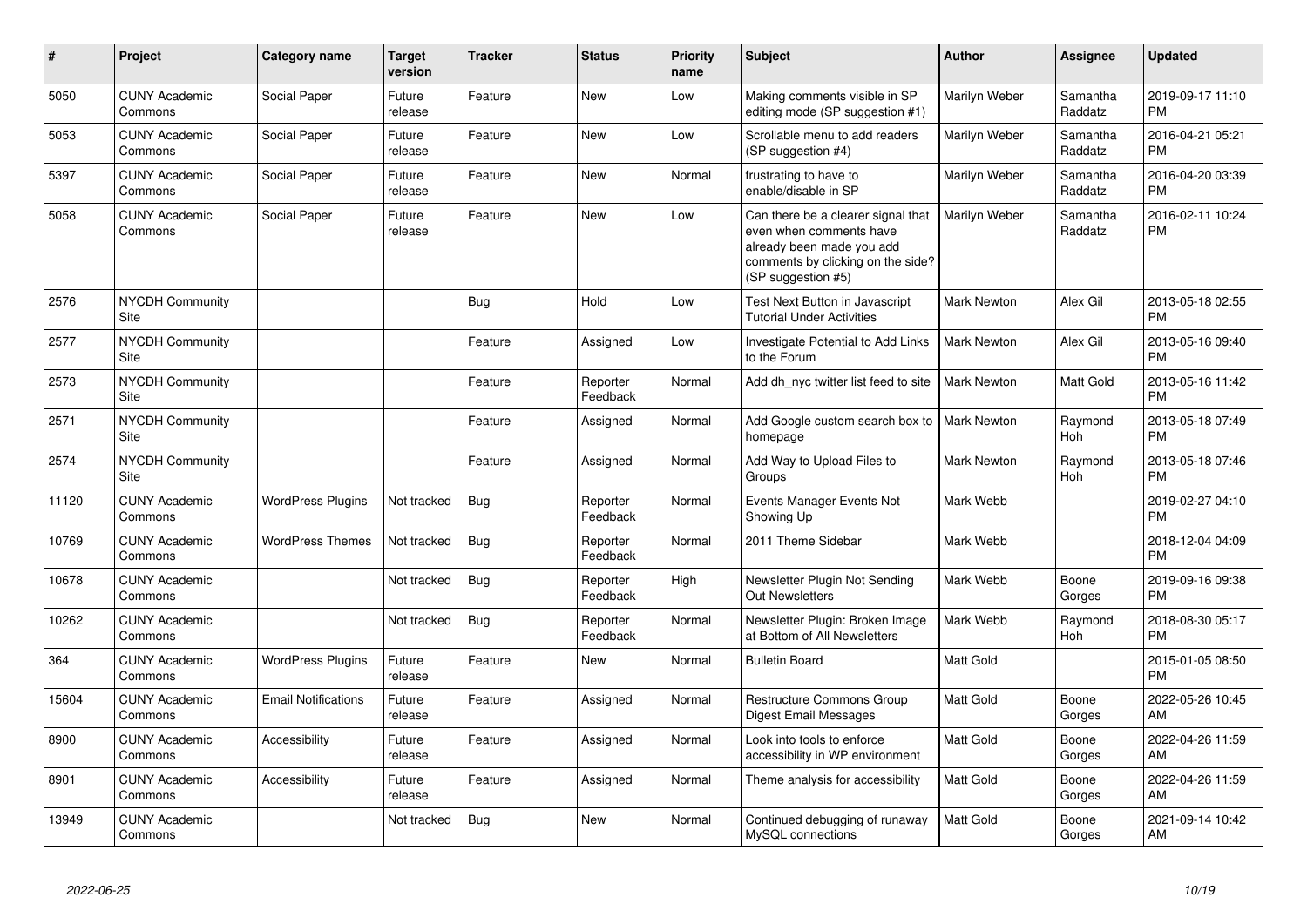| #     | Project                         | <b>Category name</b>       | Target<br>version | <b>Tracker</b> | <b>Status</b>        | <b>Priority</b><br>name | <b>Subject</b>                                                    | Author           | <b>Assignee</b> | <b>Updated</b>                |
|-------|---------------------------------|----------------------------|-------------------|----------------|----------------------|-------------------------|-------------------------------------------------------------------|------------------|-----------------|-------------------------------|
| 8836  | <b>CUNY Academic</b><br>Commons | <b>Blogs (BuddyPress)</b>  | Future<br>release | Feature        | Assigned             | Normal                  | Redesign site launch process                                      | <b>Matt Gold</b> | Boone<br>Gorges | 2019-10-03 02:49<br><b>PM</b> |
| 9947  | <b>CUNY Academic</b><br>Commons | <b>WordPress Plugins</b>   | Future<br>release | Feature        | Reporter<br>Feedback | Normal                  | Install H5P quiz plugin                                           | <b>Matt Gold</b> | Boone<br>Gorges | 2018-09-11 11:01<br>AM        |
| 9979  | <b>CUNY Academic</b><br>Commons | <b>Email Notifications</b> | Not tracked       | Bug            | Reporter<br>Feedback | Normal                  | Reports of slow email activation<br>emails                        | <b>Matt Gold</b> | Boone<br>Gorges | 2018-08-29 09:40<br><b>PM</b> |
| 10040 | <b>CUNY Academic</b><br>Commons | WordPress (misc)           | Not tracked       | Bug            | Reporter<br>Feedback | Normal                  | User doesn't see full list of themes   Matt Gold                  |                  | Boone<br>Gorges | 2018-07-25 10:12<br>AM        |
| 9941  | <b>CUNY Academic</b><br>Commons | Wiki                       | Not tracked       | Support        | Assigned             | Normal                  | Wiki functionality                                                | Matt Gold        | Boone<br>Gorges | 2018-06-26 10:57<br>AM        |
| 3768  | <b>CUNY Academic</b><br>Commons | <b>Public Portfolio</b>    | Future<br>release | Feature        | Assigned             | Normal                  | Institutions/Past positions on<br>public portfolios               | <b>Matt Gold</b> | Boone<br>Gorges | 2018-04-23 10:44<br>AM        |
| 8756  | <b>CUNY Academic</b><br>Commons | Group Blogs                | Future<br>release | Feature        | Hold                 | Normal                  | Connect multiple blogs to one<br>group?                           | Matt Gold        | Boone<br>Gorges | 2017-09-30 10:42<br>AM        |
| 4980  | <b>CUNY Academic</b><br>Commons | Home Page                  | Future<br>release | Feature        | Assigned             | Normal                  | <b>CAC Featured Content -- Adding</b><br>Randomization            | Matt Gold        | Boone<br>Gorges | 2016-12-12 03:01<br><b>PM</b> |
| 4903  | <b>CUNY Academic</b><br>Commons | Events                     | Future<br>release | Design/UX      | Assigned             | Normal                  | Improving visual appearance of<br>event calendars                 | Matt Gold        | Boone<br>Gorges | 2016-10-13 11:51<br>AM        |
| 5696  | <b>CUNY Academic</b><br>Commons | Events                     | Future<br>release | Feature        | Assigned             | Normal                  | Events Calendar - display options<br>calendar aggregation         | <b>Matt Gold</b> | Boone<br>Gorges | 2016-10-13 11:44<br>AM        |
| 6014  | <b>CUNY Academic</b><br>Commons | Publicity                  | Future<br>release | Publicity      | Reporter<br>Feedback | Normal                  | Google search listing                                             | Matt Gold        | Boone<br>Gorges | 2016-09-21 03:48<br><b>PM</b> |
| 554   | <b>CUNY Academic</b><br>Commons | BuddyPress (misc)          | Future<br>release | Feature        | Assigned             | Normal                  | Add Trackback notifications to<br>site-wide activity feed         | <b>Matt Gold</b> | Boone<br>Gorges | 2015-11-09 06:19<br><b>PM</b> |
| 287   | <b>CUNY Academic</b><br>Commons | WordPress (misc)           | Future<br>release | Feature        | Assigned             | Normal                  | Create troubleshooting tool for<br>account sign-up                | Matt Gold        | Boone<br>Gorges | 2015-11-09 06:17<br><b>PM</b> |
| 2523  | <b>CUNY Academic</b><br>Commons | <b>BuddyPress Docs</b>     | Future<br>release | Feature        | Assigned             | Normal                  | Allow Users to Upload Images to<br><b>BP</b> Docs                 | <b>Matt Gold</b> | Boone<br>Gorges | 2015-11-09 06:14<br><b>PM</b> |
| 2013  | <b>CUNY Academic</b><br>Commons | <b>Public Portfolio</b>    | Future<br>release | Feature        | Assigned             | Low                     | Have Profile Privacy Options<br>show up only for filled-in fields | <b>Matt Gold</b> | Boone<br>Gorges | 2015-11-09 06:09<br><b>PM</b> |
| 4238  | <b>CUNY Academic</b><br>Commons | Events                     | Future<br>release | Feature        | Assigned             | Normal                  | Copy Events to Other Groups?                                      | <b>Matt Gold</b> | Boone<br>Gorges | 2015-07-02 10:08<br>AM        |
| 4053  | <b>CUNY Academic</b><br>Commons | Events                     | Future<br>release | Feature        | Assigned             | Normal                  | Create new tab for past events                                    | <b>Matt Gold</b> | Boone<br>Gorges | 2015-05-12 02:10<br><b>PM</b> |
| 3308  | <b>CUNY Academic</b><br>Commons | Group Invitations          | Future<br>release | Feature        | Assigned             | Normal                  | Allow members to rescind group<br>invitations                     | Matt Gold        | Boone<br>Gorges | 2015-04-01 08:53<br><b>PM</b> |
| 3759  | <b>CUNY Academic</b><br>Commons | WordPress (misc)           | Future<br>release | Feature        | Assigned             | Normal                  | Review Interface for Adding Users<br>to Blogs                     | <b>Matt Gold</b> | Boone<br>Gorges | 2015-03-24 05:52<br><b>PM</b> |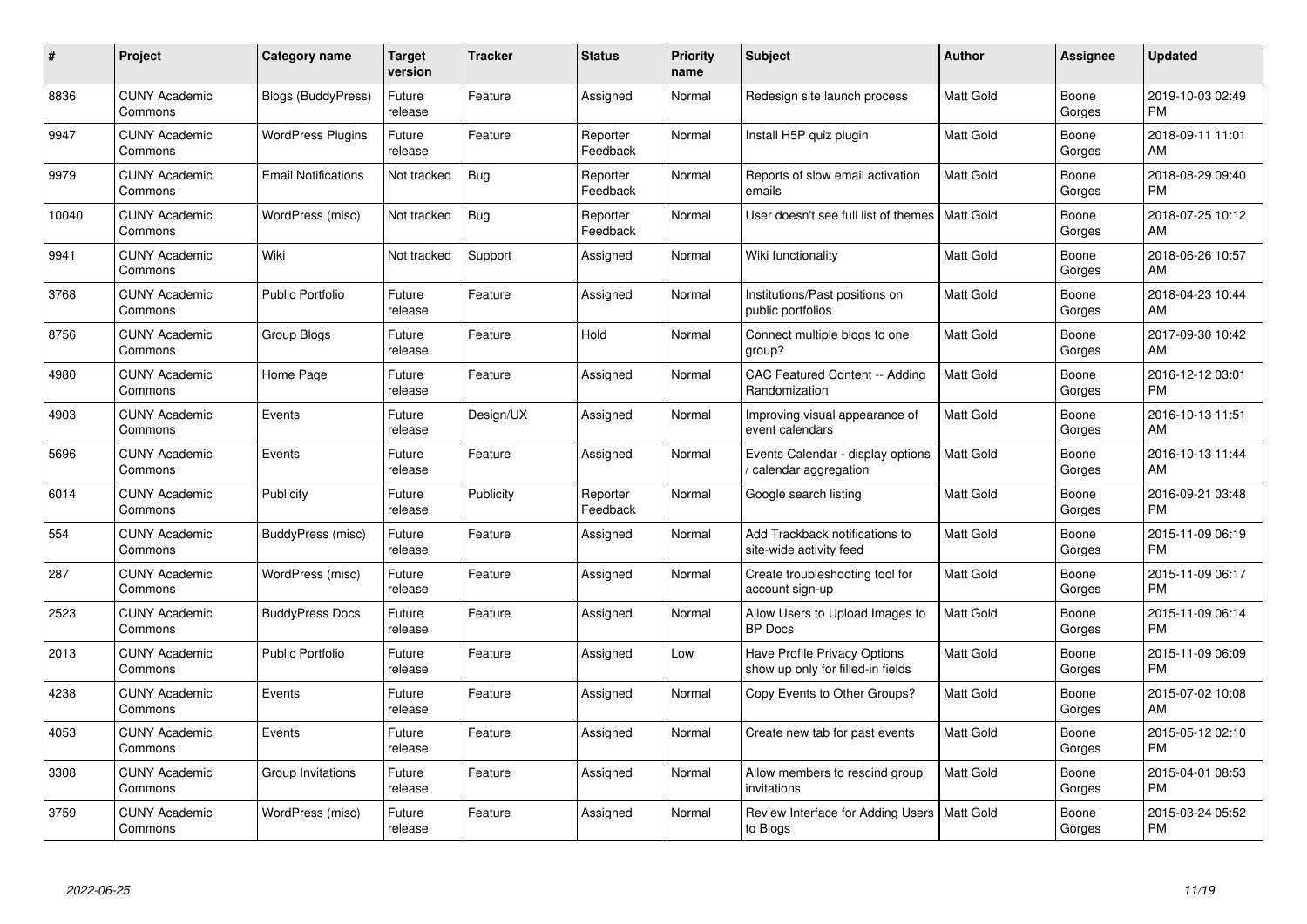| $\pmb{\#}$ | Project                         | Category name            | <b>Target</b><br>version | <b>Tracker</b> | <b>Status</b>        | <b>Priority</b><br>name | <b>Subject</b>                                                         | Author           | <b>Assignee</b> | <b>Updated</b>                |
|------------|---------------------------------|--------------------------|--------------------------|----------------|----------------------|-------------------------|------------------------------------------------------------------------|------------------|-----------------|-------------------------------|
| 3042       | <b>CUNY Academic</b><br>Commons | <b>Public Portfolio</b>  | Future<br>release        | Feature        | Assigned             | Normal                  | Browsing member interests                                              | <b>Matt Gold</b> | Boone<br>Gorges | 2015-03-21 09:04<br><b>PM</b> |
| 1562       | <b>CUNY Academic</b><br>Commons | <b>WordPress Plugins</b> | Future<br>release        | Feature        | Assigned             | Low                     | Play with NYT Collaborative<br><b>Authoring Tool</b>                   | Matt Gold        | Boone<br>Gorges | 2015-01-05 08:47<br><b>PM</b> |
| 658        | <b>CUNY Academic</b><br>Commons | <b>WordPress Plugins</b> | Future<br>release        | Feature        | Assigned             | Normal                  | Rebulid Sitewide Tag Suggestion                                        | <b>Matt Gold</b> | Boone<br>Gorges | 2015-01-05 08:47<br><b>PM</b> |
| 2223       | <b>CUNY Academic</b><br>Commons | <b>WordPress Plugins</b> | Future<br>release        | Feature        | Assigned             | Low                     | Add Participad to the CUNY<br><b>Academic Commons</b>                  | Matt Gold        | Boone<br>Gorges | 2014-09-17 10:03<br><b>PM</b> |
| 3419       | <b>CUNY Academic</b><br>Commons | Group Invitations        | 1.6.14                   | <b>Bug</b>     | Testing<br>Required  | Normal                  | Neatening the display of<br>messages on group requests                 | Matt Gold        | Boone<br>Gorges | 2014-09-01 09:29<br><b>PM</b> |
| 3220       | <b>CUNY Academic</b><br>Commons | <b>Public Portfolio</b>  | Future<br>release        | Feature        | Assigned             | Normal                  | Add indent/outdent option to<br>Formatting Buttons on Profile<br>Page  | <b>Matt Gold</b> | Boone<br>Gorges | 2014-05-21 10:39<br><b>PM</b> |
| 3080       | <b>CUNY Academic</b><br>Commons | <b>Group Files</b>       | Future<br>release        | Feature        | Assigned             | Low                     | Create a system to keep track of<br>file changes                       | <b>Matt Gold</b> | Boone<br>Gorges | 2014-02-26 10:04<br><b>PM</b> |
| 2618       | <b>NYCDH Community</b><br>Site  |                          |                          | <b>Bug</b>     | Assigned             | Low                     | Mark blogs as spam when created   Matt Gold<br>by users marked as spam |                  | Boone<br>Gorges | 2013-06-09 11:38<br><b>PM</b> |
| 599        | <b>CUNY Academic</b><br>Commons | BuddyPress (misc)        | Future<br>release        | Feature        | Assigned             | Normal                  | Consider adding rating plugins for<br>BuddyPress/BBPress               | <b>Matt Gold</b> | Boone<br>Gorges | 2011-08-22 06:50<br><b>PM</b> |
| 635        | <b>CUNY Academic</b><br>Commons | BuddyPress (misc)        | Future<br>release        | Feature        | Assigned             | Normal                  | Big Blue Button -<br>Videoconferencing in Groups and<br><b>Blogs</b>   | Matt Gold        | Boone<br>Gorges | 2011-03-14 03:24<br><b>PM</b> |
| 500        | <b>CUNY Academic</b><br>Commons | <b>BuddyPress (misc)</b> | Future<br>release        | Feature        | Assigned             | Normal                  | <b>Export Group Data</b>                                               | <b>Matt Gold</b> | Boone<br>Gorges | 2010-12-19 12:09<br><b>PM</b> |
| 435        | <b>CUNY Academic</b><br>Commons | BuddyPress (misc)        | Future<br>release        | Feature        | Assigned             | Normal                  | Include Avatar Images in Forum<br><b>Post Notification Emails</b>      | Matt Gold        | Boone<br>Gorges | 2010-12-08 12:40<br><b>PM</b> |
| 377        | <b>CUNY Academic</b><br>Commons | BuddyPress (misc)        | Future<br>release        | Feature        | Assigned             | Normal                  | Like buttons                                                           | Matt Gold        | Boone<br>Gorges | 2010-11-16 05:13<br><b>PM</b> |
| 1544       | <b>CUNY Academic</b><br>Commons | Groups (misc)            | Future<br>release        | Feature        | Reporter<br>Feedback | Normal                  | Group Filtering and Sorting                                            | <b>Matt Gold</b> | Chris Stein     | 2019-03-01 02:25<br><b>PM</b> |
| 9028       | <b>CUNY Academic</b><br>Commons | Onboarding               | Future<br>release        | Feature        | Assigned             | Normal                  | suggest groups to new members<br>during the registration process       | <b>Matt Gold</b> | Chris Stein     | 2018-10-24 12:34<br><b>PM</b> |
| 365        | <b>CUNY Academic</b><br>Commons | WordPress (misc)         | Future<br>release        | Feature        | Assigned             | Normal                  | <b>Create Mouseover Tooltips</b><br>throughout Site                    | Matt Gold        | Chris Stein     | 2015-11-09 06:18<br>PM        |
| 3770       | <b>CUNY Academic</b><br>Commons | <b>Public Portfolio</b>  | Future<br>release        | Feature        | Assigned             | Normal                  | Improve Layout/Formatting of<br>Positions Area on Public<br>Portfolios | Matt Gold        | Chris Stein     | 2015-04-01 09:17<br><b>PM</b> |
| 3354       | <b>CUNY Academic</b><br>Commons | Group Files              | Future<br>release        | Feature        | Assigned             | Low                     | Allow Group Download of Multiple<br><b>Selected Files</b>              | Matt Gold        | Chris Stein     | 2014-08-01 08:50<br>AM        |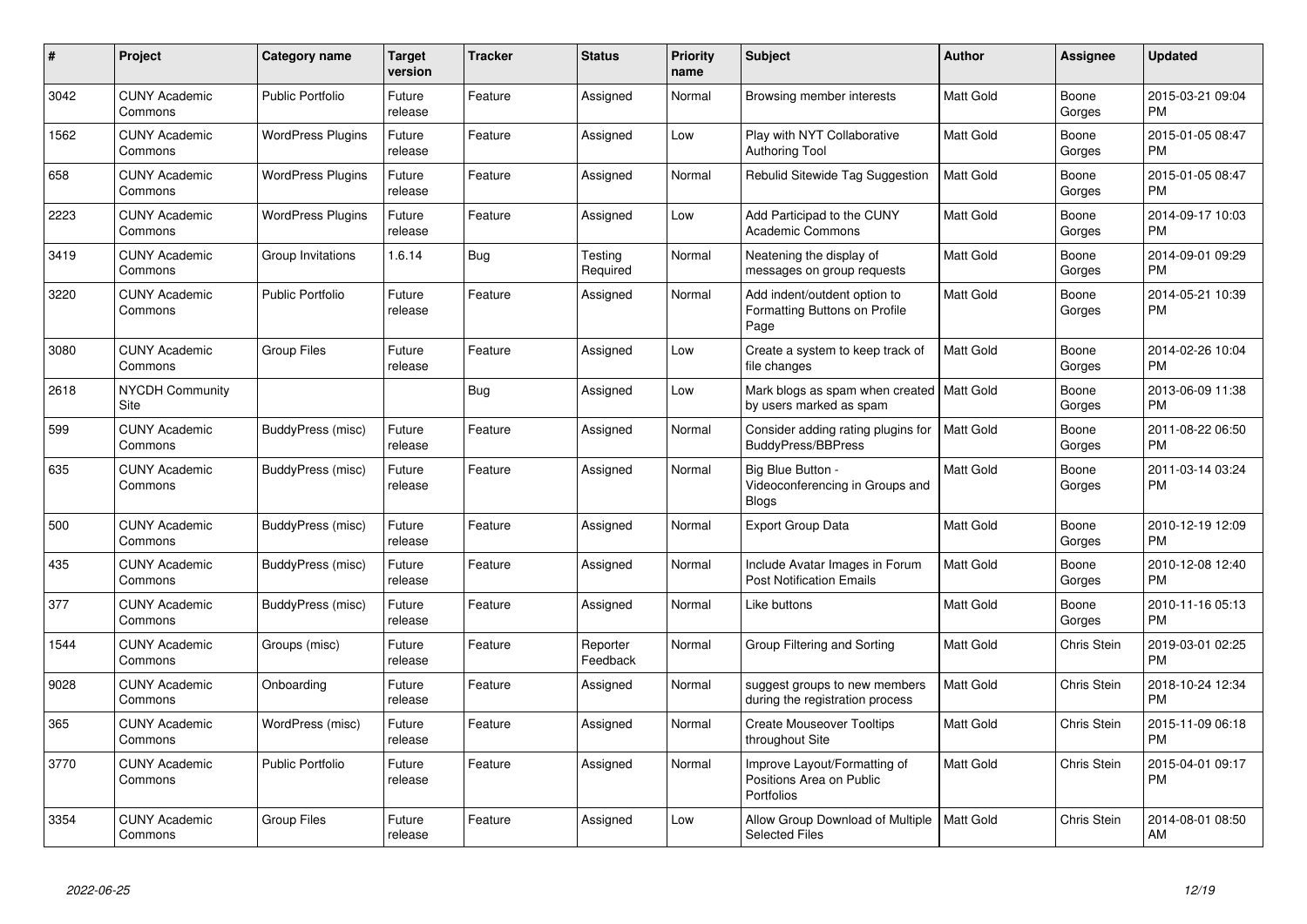| $\#$  | <b>Project</b>                  | Category name           | <b>Target</b><br>version | Tracker       | <b>Status</b>        | Priority<br>name | <b>Subject</b>                                                                        | <b>Author</b> | <b>Assignee</b>       | <b>Updated</b>                |
|-------|---------------------------------|-------------------------|--------------------------|---------------|----------------------|------------------|---------------------------------------------------------------------------------------|---------------|-----------------------|-------------------------------|
| 412   | <b>CUNY Academic</b><br>Commons | <b>WordPress Themes</b> | Future<br>release        | Feature       | Assigned             | Normal           | <b>Featured Themes</b>                                                                | Matt Gold     | Dominic<br>Giglio     | 2015-01-05 08:44<br><b>PM</b> |
| 940   | <b>CUNY Academic</b><br>Commons | Redmine                 | Future<br>release        | Feature       | Assigned             | Low              | Communication with users after<br>releases                                            | Matt Gold     | Dominic<br>Giglio     | 2012-09-09 04:36<br><b>PM</b> |
| 8666  | <b>CUNY Academic</b><br>Commons | Teaching                | Not tracked              | Documentation | Assigned             | Normal           | Create Teaching on the<br>Commons Resource Page                                       | Matt Gold     | Laurie Hurson         | 2019-09-23 03:16<br><b>PM</b> |
| 5955  | <b>CUNY Academic</b><br>Commons | Outreach                | Future<br>release        | Feature       | Assigned             | Normal           | Create auto-newsletter for<br>commons members                                         | Matt Gold     | Luke Waltzer          | 2016-08-30 10:34<br>AM        |
| 6298  | <b>CUNY Academic</b><br>Commons | User Experience         | Not tracked              | Design/UX     | Assigned             | Normal           | Examine data from survey                                                              | Matt Gold     | Margaret<br>Galvan    | 2016-10-14 12:16<br><b>PM</b> |
| 8837  | <b>CUNY Academic</b><br>Commons |                         | Not tracked              | Feature       | Assigned             | Normal           | Create a form to request info from<br>people requesting premium<br>themes and plugins | Matt Gold     | Marilyn<br>Weber      | 2017-11-14 03:35<br>PM        |
| 9015  | <b>CUNY Academic</b><br>Commons | Groups (misc)           | Not tracked              | Outreach      | Assigned             | Normal           | Email group admins the email<br>addresses of their groups                             | Matt Gold     | Matt Gold             | 2018-01-02 09:54<br>AM        |
| 8898  | <b>CUNY Academic</b><br>Commons | Social Paper            | Not tracked              | Feature       | Assigned             | Normal           | Usage data on docs and social<br>paper                                                | Matt Gold     | Matt Gold             | 2017-11-16 11:32<br>AM        |
| 3657  | <b>CUNY Academic</b><br>Commons | WordPress (misc)        | Not tracked              | Feature       | New                  | Normal           | Create alert for GC email<br>addresses                                                | Matt Gold     | Matt Gold             | 2016-04-14 11:29<br><b>PM</b> |
| 370   | <b>CUNY Academic</b><br>Commons | Registration            | Future<br>release        | Feature       | Assigned             | High             | <b>Guest Accounts</b>                                                                 | Matt Gold     | Matt Gold             | 2015-04-09 09:33<br><b>PM</b> |
| 8902  | <b>CUNY Academic</b><br>Commons | Design                  | Not tracked              | Feature       | Assigned             | Normal           | Report back on research on<br><b>BuddyPress themes</b>                                | Matt Gold     | Michael Smith         | 2017-11-10 12:31<br><b>PM</b> |
| 7115  | <b>CUNY Academic</b><br>Commons | Groups (misc)           | Future<br>release        | Feature       | Reporter<br>Feedback | Normal           | make licensing info clear during<br>group creation                                    | Matt Gold     | Raymond<br>Hoh        | 2020-12-08 11:32<br>AM        |
| 5016  | <b>CUNY Academic</b><br>Commons | Events                  | Future<br>release        | Feature       | Assigned             | Low              | Allow comments to be posted on<br>events                                              | Matt Gold     | Raymond<br>Hoh        | 2019-03-01 02:23<br><b>PM</b> |
| 10659 | <b>CUNY Academic</b><br>Commons | Group Forums            | Future<br>release        | Feature       | Assigned             | Normal           | Post to multiple groups via email                                                     | Matt Gold     | Raymond<br>Hoh        | 2018-11-15 12:54<br>AM        |
| 8991  | <b>CUNY Academic</b><br>Commons | Reply By Email          | Not tracked              | <b>Bug</b>    | Hold                 | Normal           | RBE duplicate email message<br>issue                                                  | Matt Gold     | Raymond<br><b>Hoh</b> | 2018-02-18 08:53<br><b>PM</b> |
| 8992  | <b>NYCDH Community</b><br>Site  |                         |                          | Bug           | Assigned             | Normal           | Multiple RBE error reports                                                            | Matt Gold     | Raymond<br>Hoh        | 2017-12-11 05:43<br><b>PM</b> |
| 8976  | <b>CUNY Academic</b><br>Commons | Reply By Email          | Not tracked              | Feature       | Assigned             | Normal           | Package RBE new topics<br>posting?                                                    | Matt Gold     | Raymond<br>Hoh        | 2017-12-04 02:34<br><b>PM</b> |
| 6995  | <b>CUNY Academic</b><br>Commons | Home Page               | Not tracked              | <b>Bug</b>    | Assigned             | Normal           | member filter on homepage not<br>workina                                              | Matt Gold     | Raymond<br>Hoh        | 2016-12-11 09:46<br><b>PM</b> |
| 6671  | <b>CUNY Academic</b><br>Commons | Reply By Email          | Not tracked              | Bug           | Assigned             | Normal           | "Post too often" RBE error<br>message                                                 | Matt Gold     | Raymond<br>Hoh        | 2016-11-11 09:55<br>AM        |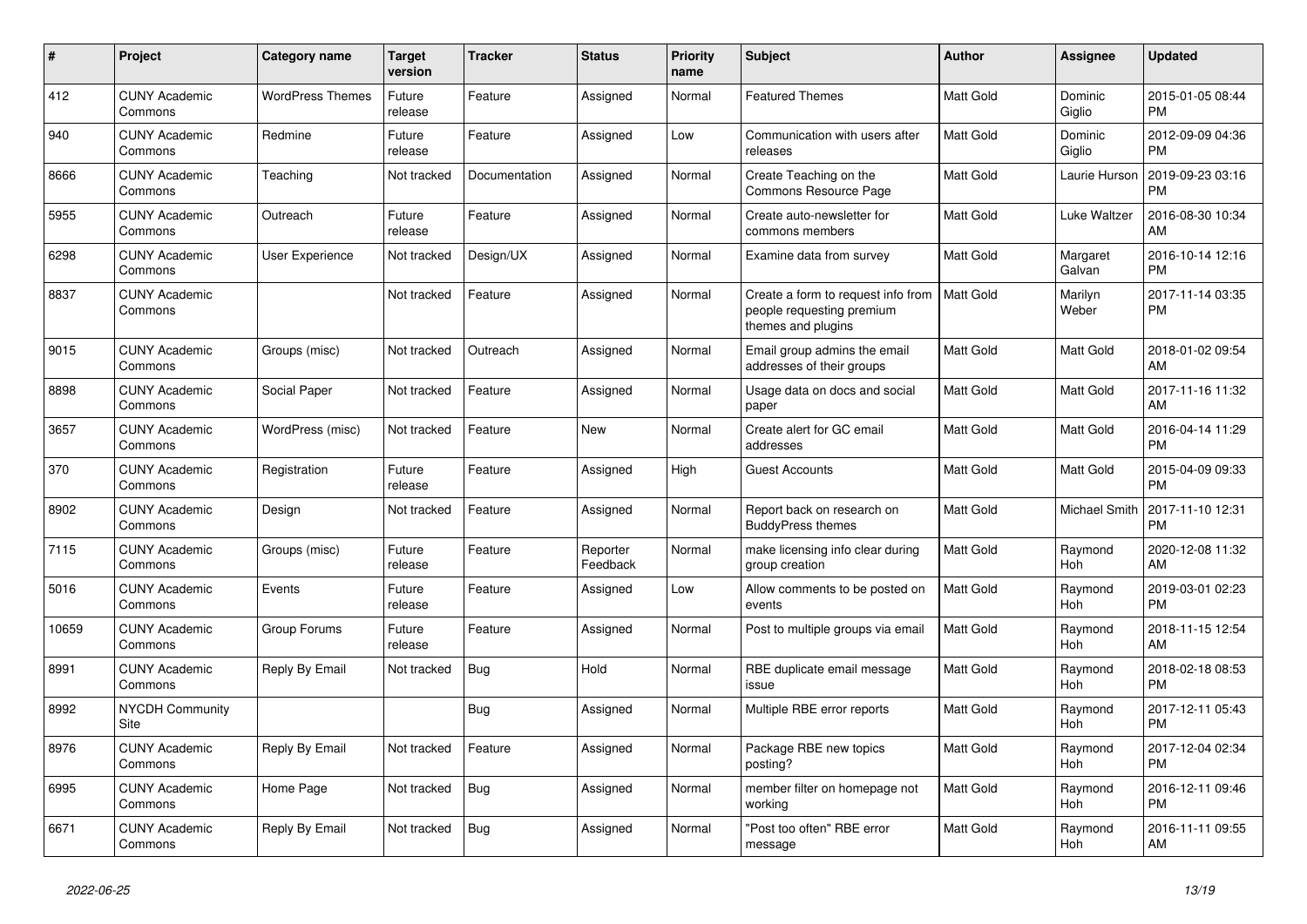| $\#$ | Project                         | <b>Category name</b>       | <b>Target</b><br>version | Tracker   | <b>Status</b>        | <b>Priority</b><br>name | <b>Subject</b>                                                                       | Author           | <b>Assignee</b>       | <b>Updated</b>                |
|------|---------------------------------|----------------------------|--------------------------|-----------|----------------------|-------------------------|--------------------------------------------------------------------------------------|------------------|-----------------------|-------------------------------|
| 5691 | <b>CUNY Academic</b><br>Commons | <b>Blogs (BuddyPress)</b>  | Future<br>release        | Bug       | Assigned             | High                    | Differing numbers on Sites display   Matt Gold                                       |                  | Raymond<br>Hoh        | 2016-06-13 01:37<br><b>PM</b> |
| 3369 | <b>CUNY Academic</b><br>Commons | Reply By Email             | Not tracked              | Outreach  | Hold                 | Normal                  | Release reply by email to WP<br>plugin directory                                     | Matt Gold        | Raymond<br>Hoh        | 2016-03-01 12:46<br><b>PM</b> |
| 333  | <b>CUNY Academic</b><br>Commons | <b>Email Notifications</b> | Future<br>release        | Feature   | Assigned             | Low                     | <b>Delay Forum Notification Email</b><br>Delivery Until After Editing Period<br>Ends | Matt Gold        | Raymond<br>Hoh        | 2015-11-09 06:01<br><b>PM</b> |
| 1192 | <b>CUNY Academic</b><br>Commons | <b>Group Files</b>         | Future<br>release        | Feature   | Assigned             | Low                     | When posting group files, allow<br>users to add a category without<br>saving         | Matt Gold        | Raymond<br>Hoh        | 2015-11-09 05:53<br><b>PM</b> |
| 3517 | <b>CUNY Academic</b><br>Commons | My Commons                 | Future<br>release        | Feature   | Assigned             | Normal                  | Mute/Unmute My Commons<br>updates                                                    | Matt Gold        | Raymond<br>Hoh        | 2015-11-09 01:19<br><b>PM</b> |
| 3536 | <b>CUNY Academic</b><br>Commons | My Commons                 | Future<br>release        | Feature   | Assigned             | Normal                  | Infinite Scroll on My Commons<br>page                                                | Matt Gold        | Raymond<br>Hoh        | 2015-04-13 04:42<br><b>PM</b> |
| 3662 | <b>CUNY Academic</b><br>Commons | <b>SEO</b>                 | Future<br>release        | Feature   | Assigned             | Normal                  | Duplicate Content/SEO/Google<br>issues                                               | Matt Gold        | Raymond<br><b>Hoh</b> | 2015-04-13 04:37<br><b>PM</b> |
| 3577 | <b>CUNY Academic</b><br>Commons | My Commons                 | Future<br>release        | Design/UX | Assigned             | Normal                  | Replies to items in My Commons                                                       | Matt Gold        | Raymond<br>Hoh        | 2015-04-09 05:19<br><b>PM</b> |
| 497  | <b>CUNY Academic</b><br>Commons | <b>WordPress Plugins</b>   | Future<br>release        | Feature   | Assigned             | Normal                  | Drag and Drop Ordering on<br><b>Gallery Post Plugin</b>                              | Matt Gold        | Ron Rennick           | 2015-11-09 06:18<br><b>PM</b> |
| 4986 | <b>CUNY Academic</b><br>Commons | ZenDesk                    | Not tracked              | Support   | Assigned             | Normal                  | Prepare documentation for<br>Zendesk re web widget                                   | Matt Gold        | Samantha<br>Raddatz   | 2016-02-25 03:09<br><b>PM</b> |
| 1105 | <b>CUNY Academic</b><br>Commons | WordPress (misc)           | Future<br>release        | Feature   | Assigned             | Normal                  | Rephrase Blog Privacy Options                                                        | Matt Gold        | Samantha<br>Raddatz   | 2015-11-09 06:19<br><b>PM</b> |
| 1456 | <b>CUNY Academic</b><br>Commons | Group Invitations          | Future<br>release        | Feature   | Reporter<br>Feedback | Low                     | Invite to Group Button from Profile  <br>Field                                       | <b>Matt Gold</b> | Samantha<br>Raddatz   | 2015-11-09 05:59<br>PM        |
| 653  | <b>CUNY Academic</b><br>Commons | Group Blogs                | Future<br>release        | Feature   | Assigned             | Normal                  | Redesign Integration of Groups<br>and Blogs                                          | Matt Gold        | Samantha<br>Raddatz   | 2015-11-09 05:40<br><b>PM</b> |
| 310  | <b>CUNY Academic</b><br>Commons | BuddyPress (misc)          | Future<br>release        | Feature   | Assigned             | Low                     | <b>Friend Request Email</b>                                                          | Matt Gold        | Samantha<br>Raddatz   | 2015-11-09 05:08<br><b>PM</b> |
| 4661 | <b>CUNY Academic</b><br>Commons | User Experience            | Future<br>release        | Bug       | Assigned             | Normal                  | Simplify Events text                                                                 | Matt Gold        | Samantha<br>Raddatz   | 2015-10-02 09:06<br><b>PM</b> |
| 4404 | <b>CUNY Academic</b><br>Commons | Public Portfolio           | Future<br>release        | Design/UX | Assigned             | Normal                  | Change color of permissions info<br>on portfolio editing interface                   | Matt Gold        | Samantha<br>Raddatz   | 2015-08-11 05:28<br><b>PM</b> |
| 4235 | <b>CUNY Academic</b><br>Commons |                            | Not tracked              | Design/UX | Assigned             | Normal                  | Explore user experience around<br>comments on forum topics vs<br>docs                | Matt Gold        | Samantha<br>Raddatz   | 2015-07-21 10:23<br>AM        |
| 4027 | <b>CUNY Academic</b><br>Commons | Commons In A Box           | Not tracked              | Design/UX | Assigned             | Normal                  | Usability review of CBOX update<br>procedures                                        | Matt Gold        | Samantha<br>Raddatz   | 2015-05-11 06:36<br><b>PM</b> |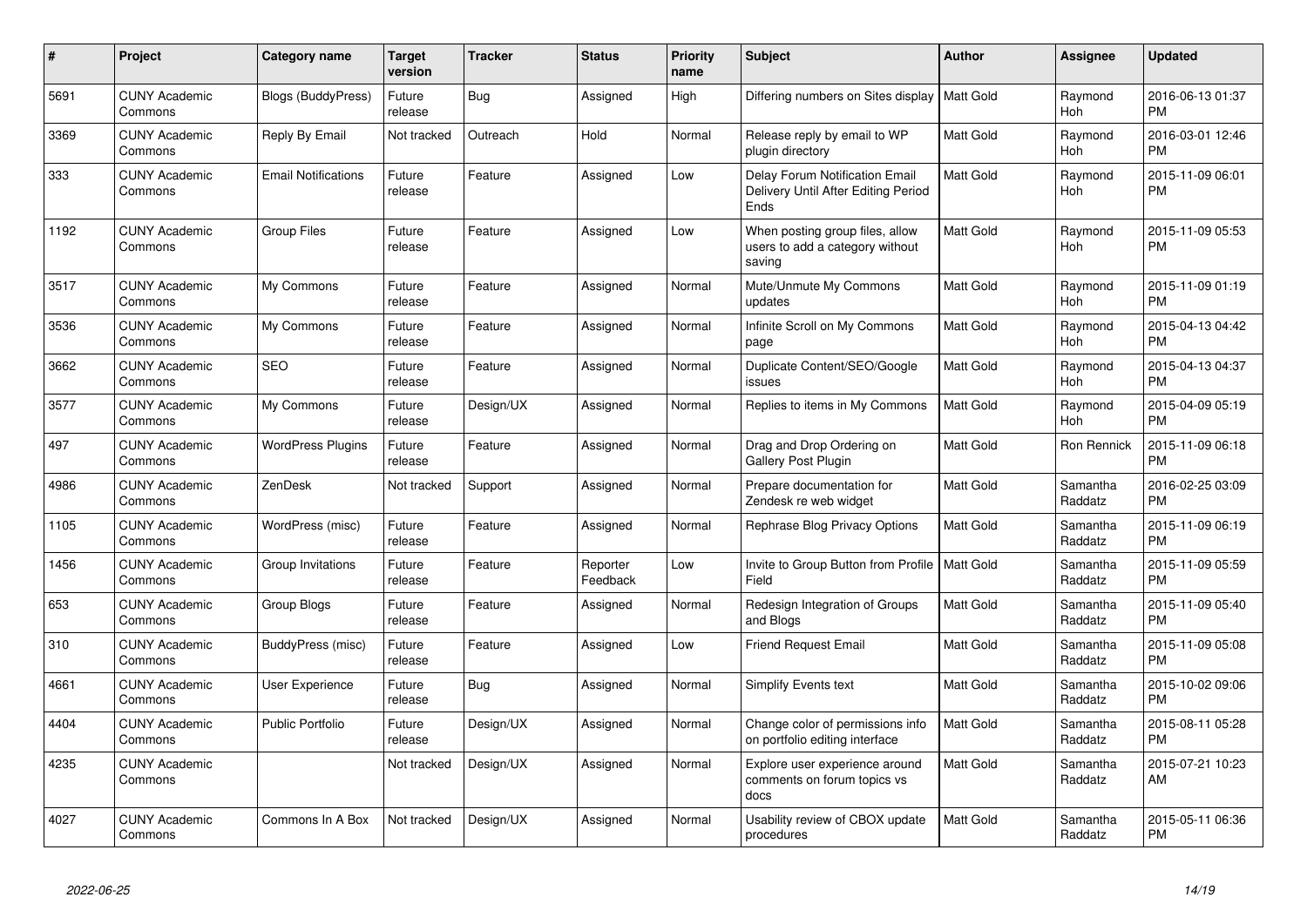| $\#$ | <b>Project</b>                  | Category name           | <b>Target</b><br>version | <b>Tracker</b> | <b>Status</b> | <b>Priority</b><br>name | <b>Subject</b>                                                                                                                               | <b>Author</b>          | Assignee            | <b>Updated</b>                |
|------|---------------------------------|-------------------------|--------------------------|----------------|---------------|-------------------------|----------------------------------------------------------------------------------------------------------------------------------------------|------------------------|---------------------|-------------------------------|
| 6115 | <b>CUNY Academic</b><br>Commons | Publicity               | Not tracked              | Feature        | Assigned      | Normal                  | create digital signage for GC                                                                                                                | <b>Matt Gold</b>       | scott voth          | 2016-10-11 10:09<br><b>PM</b> |
| 636  | <b>CUNY Academic</b><br>Commons | WordPress (misc)        | Not tracked              | Support        | Assigned      | Normal                  | Create Lynda.com-like Table of<br><b>Contents for Prospective Tutorial</b><br>Screencasts                                                    | <b>Matt Gold</b>       | scott voth          | 2016-02-23 03:12<br><b>PM</b> |
| 3524 | <b>CUNY Academic</b><br>Commons | Documentation           | Not tracked              | Documentation  | Assigned      | Normal                  | Post describing all you can do<br>when starting up a new<br>blog/group                                                                       | <b>Matt Gold</b>       | scott voth          | 2014-10-04 12:56<br><b>PM</b> |
| 4070 | <b>CUNY Academic</b><br>Commons | Analytics               | Not tracked              | Support        | Assigned      | Normal                  | Request for JITP site analytics                                                                                                              | <b>Matt Gold</b>       | Seth Persons        | 2016-02-23 03:09<br><b>PM</b> |
| 5316 | <b>CUNY Academic</b><br>Commons | User Experience         | Future<br>release        | Feature        | Assigned      | Normal                  | Prompt user email address<br>updates                                                                                                         | Matt Gold              | Stephen Real        | 2016-12-21 03:30<br><b>PM</b> |
| 6426 | <b>CUNY Academic</b><br>Commons | Spam/Spam<br>Prevention | Future<br>release        | Feature        | Assigned      | Normal                  | Force captcha on all comments?                                                                                                               | Matt Gold              | <b>Tahir Butt</b>   | 2016-10-24 02:06<br><b>PM</b> |
| 3090 | <b>CUNY Academic</b><br>Commons | Twitter page            | Future<br>release        | Feature        | Assigned      | Normal                  | Prevent Retweets from showing<br>up on Commons twitter page                                                                                  | <b>Matt Gold</b>       | <b>Tahir Butt</b>   | 2016-10-24 11:31<br>AM        |
| 5581 | <b>CUNY Academic</b><br>Commons | Analytics               | Future<br>release        | Feature        | Assigned      | Normal                  | Explore alternatives to Google<br>Analytics                                                                                                  | Matt Gold              | Valerie<br>Townsend | 2020-04-17 03:12<br><b>PM</b> |
| 481  | <b>CUNY Academic</b><br>Commons | Groups (misc)           | Future<br>release        | Feature        | Assigned      | Normal                  | ability to archive inactive groups<br>and blogs                                                                                              | Michael Mandiberg      | Samantha<br>Raddatz | 2015-11-09 05:56<br><b>PM</b> |
| 9908 | <b>CUNY Academic</b><br>Commons |                         | Not tracked              | Feature        | <b>New</b>    | Normal                  | Is it possible to send email<br>updates to users (or an email<br>address not on the list) for only a<br>single page AFTER being<br>prompted? | <b>Michael Shields</b> | scott voth          | 2018-06-11 01:34<br><b>PM</b> |
| 2167 | <b>CUNY Academic</b><br>Commons | WordPress (misc)        | Future<br>release        | <b>Bug</b>     | Assigned      | Normal                  | <b>CAC-Livestream Plugin Issues</b>                                                                                                          | <b>Michael Smith</b>   | Dominic<br>Giglio   | 2015-01-02 03:06<br><b>PM</b> |
| 3458 | <b>CUNY Academic</b><br>Commons | Groups (misc)           | Future<br>release        | Feature        | Assigned      | Normal                  | Filter Members of Group by<br>Campus                                                                                                         | Michael Smith          | Samantha<br>Raddatz | 2014-09-26 08:32<br><b>PM</b> |
| 2753 | <b>CUNY Academic</b><br>Commons | <b>Public Portfolio</b> | Future<br>release        | Feature        | <b>New</b>    | Normal                  | Create actual actual tagification in<br>academic interests and other<br>fields                                                               | Micki Kaufman          | Boone<br>Gorges     | 2015-01-05 08:52<br><b>PM</b> |
| 2754 | <b>CUNY Academic</b><br>Commons | Design                  | Future<br>release        | Feature        | Assigned      | Normal                  | Determine strategy for CAC logo<br>handling in top header                                                                                    | Micki Kaufman          | Chris Stein         | 2015-01-05 08:53<br><b>PM</b> |
| 3509 | <b>CUNY Academic</b><br>Commons | Publicity               | 1.7                      | Publicity      | <b>New</b>    | Normal                  | Create 1.7 digital signage imagery                                                                                                           | Micki Kaufman          | Marilyn<br>Weber    | 2014-10-01 12:40<br><b>PM</b> |
| 3506 | <b>CUNY Academic</b><br>Commons | Publicity               | 1.7                      | Publicity      | <b>New</b>    | Normal                  | Prepare 1.7 email messaging                                                                                                                  | Micki Kaufman          | Micki<br>Kaufman    | 2014-10-01 12:36<br><b>PM</b> |
| 3510 | <b>CUNY Academic</b><br>Commons | Publicity               | 1.7                      | Publicity      | Assigned      | Normal                  | Post on the News Blog re: 'My<br>Commons'                                                                                                    | Micki Kaufman          | Sarah<br>Morgano    | 2014-10-15 11:18<br>AM        |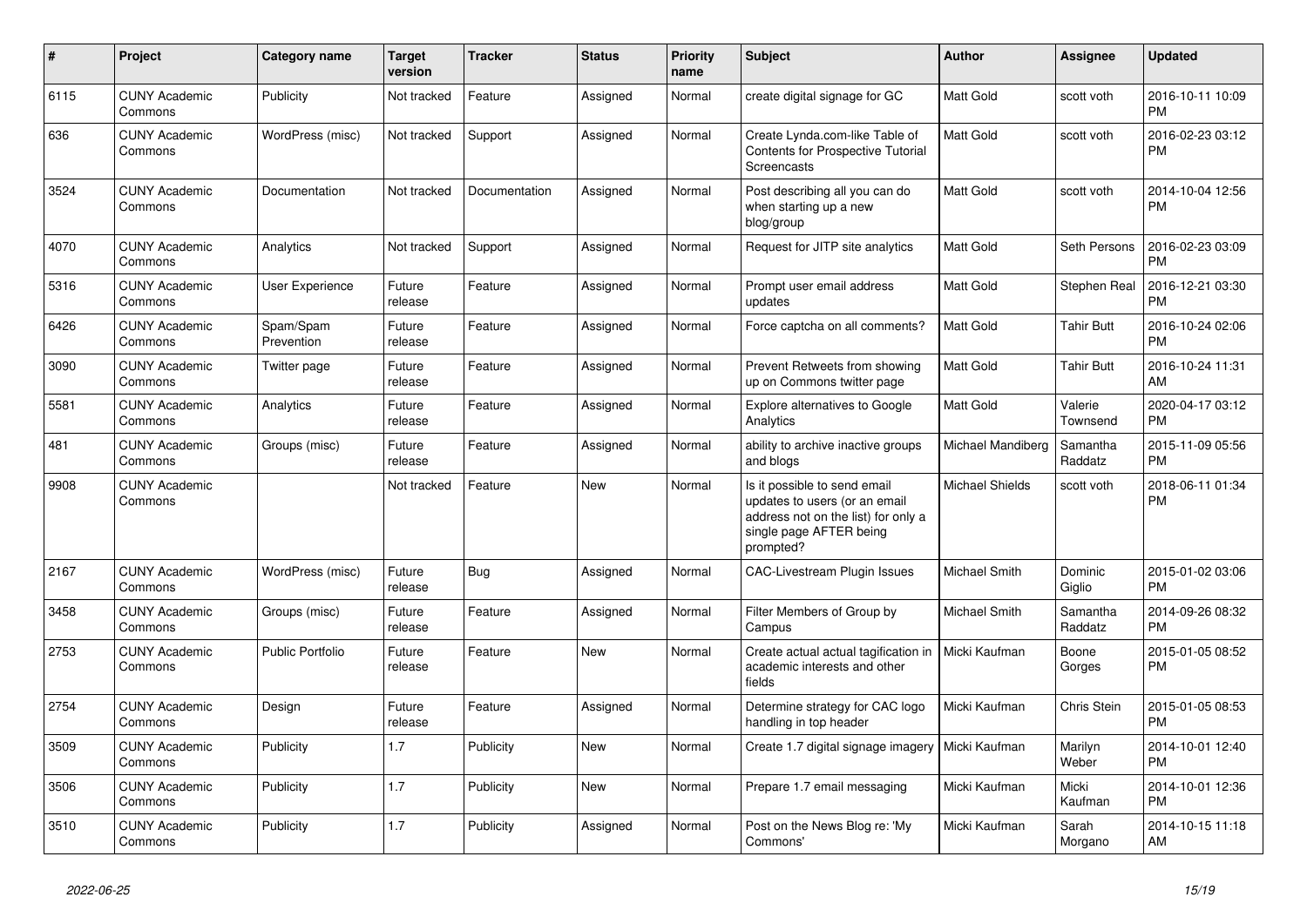| #     | Project                         | <b>Category name</b>     | <b>Target</b><br>version | <b>Tracker</b> | <b>Status</b>        | <b>Priority</b><br>name | Subject                                                                                         | Author                  | Assignee            | <b>Updated</b>                |
|-------|---------------------------------|--------------------------|--------------------------|----------------|----------------------|-------------------------|-------------------------------------------------------------------------------------------------|-------------------------|---------------------|-------------------------------|
| 3511  | <b>CUNY Academic</b><br>Commons | Publicity                | 1.7                      | Publicity      | Assigned             | Normal                  | Social media for 1.7                                                                            | Micki Kaufman           | Sarah<br>Morgano    | 2014-10-14 03:32<br>PM        |
| 3475  | <b>CUNY Academic</b><br>Commons | Events                   | Future<br>release        | Feature        | Assigned             | Normal                  | Request to add plugin to<br>streamline room<br>booking/appointment booking                      | Naomi Barrettara        | Boone<br>Gorges     | 2014-12-01 05:14<br>PM        |
| 9346  | <b>CUNY Academic</b><br>Commons | WordPress (misc)         | Not tracked              | Bug            | New                  | Normal                  | Clone cetls.bmcc.cuny.edu for<br>development                                                    | Owen Roberts            | Raymond<br>Hoh      | 2018-03-06 05:35<br>PM        |
| 6665  | <b>CUNY Academic</b><br>Commons |                          | Not tracked              | Publicity      | New                  | Normal                  | Dead Link in 1.10 announcement<br>post                                                          | Paige Dupont            | Stephen Real        | 2016-12-01 03:11<br>PM        |
| 14483 | <b>CUNY Academic</b><br>Commons | WordPress - Media        | Not tracked              | Bug            | Reporter<br>Feedback | Normal                  | Wordpress PDF Embed Stopped<br>Working after JITP Media Clone                                   | Patrick DeDauw          | Boone<br>Gorges     | 2021-05-20 01:51<br>PM        |
| 11449 | <b>CUNY Academic</b><br>Commons | WordPress - Media        | Not tracked              | Support        | Reporter<br>Feedback | Normal                  | Cloning Media Library for JITP<br>from Staging to Production Site                               | <b>Patrick DeDauw</b>   | Boone<br>Gorges     | 2019-05-13 12:00<br><b>PM</b> |
| 8675  | <b>CUNY Academic</b><br>Commons | User Onboarding          | Future<br>release        | Bug            | Reporter<br>Feedback | Low                     | Add new User search screen calls<br>for the input of email address but<br>doesn't work with one | <b>Paul Hebert</b>      | Boone<br>Gorges     | 2017-10-11 11:17<br>AM        |
| 16294 | <b>CUNY Academic</b><br>Commons |                          |                          | Bug            | New                  | Urgent                  | CAC is down                                                                                     | Raffi<br>Khatchadourian |                     | 2022-06-24 02:36<br><b>PM</b> |
| 16290 | <b>CUNY Academic</b><br>Commons |                          |                          | Feature        | Reporter<br>Feedback | Normal                  | Add Table Of Contents Block<br>plug-in                                                          | Raffi<br>Khatchadourian |                     | 2022-06-24 10:26<br>AM        |
| 14792 | <b>CUNY Academic</b><br>Commons |                          |                          | Bug            | New                  | Normal                  | Inconsistent email notifications<br>from gravity forms                                          | Raffi<br>Khatchadourian |                     | 2021-10-04 01:50<br>PM        |
| 11077 | <b>CUNY Academic</b><br>Commons | Events                   | Not tracked              | Feature        | Reporter<br>Feedback | Normal                  | Show event category description<br>in event list view                                           | Raffi<br>Khatchadourian |                     | 2019-02-12 10:38<br><b>PM</b> |
| 15242 | <b>CUNY Academic</b><br>Commons | Performance              | Not tracked              | Bug            | Reporter<br>Feedback | Normal                  | Slugist site                                                                                    | Raffi<br>Khatchadourian | Boone<br>Gorges     | 2022-02-07 11:14<br>AM        |
| 5182  | <b>CUNY Academic</b><br>Commons | Social Paper             | Future<br>release        | Design/UX      | New                  | Normal                  | "Publishing" a private paper on<br>social paper?                                                | Raffi<br>Khatchadourian | Boone<br>Gorges     | 2016-10-13 04:12<br><b>PM</b> |
| 9420  | <b>CUNY Academic</b><br>Commons | cuny.is                  | Not tracked              | Feature        | <b>New</b>           | Normal                  | Request for http://cuny.is/streams                                                              | Raffi<br>Khatchadourian | Marilyn<br>Weber    | 2018-04-02 10:08<br>AM        |
| 8498  | <b>CUNY Academic</b><br>Commons | <b>WordPress Plugins</b> | Future<br>release        | Feature        | New                  | Low                     | <b>Gravity Forms Email Users</b>                                                                | Raffi<br>Khatchadourian | Matt Gold           | 2017-10-13 12:58<br><b>PM</b> |
| 15516 | <b>CUNY Academic</b><br>Commons | <b>WordPress Plugins</b> |                          | Bug            | Reporter<br>Feedback | Normal                  | Can't publish or save draft of post<br>on wordpress.com                                         | Raffi<br>Khatchadourian | Raymond<br>Hoh      | 2022-03-02 05:52<br>PM        |
| 5183  | <b>CUNY Academic</b><br>Commons | Social Paper             | Future<br>release        | Design/UX      | New                  | Normal                  | Creating a new paper when<br>viewing an existing paper                                          | Raffi<br>Khatchadourian | Samantha<br>Raddatz | 2016-02-02 12:09<br>PM        |
| 16255 | <b>CUNY Academic</b><br>Commons | WordPress (misc)         |                          | <b>Bug</b>     | New                  | Normal                  | Need to define 'MULTISITE'<br>constant in wp-config.php                                         | Raymond Hoh             |                     | 2022-06-19 09:31<br>AM        |
| 14908 | <b>CUNY Academic</b><br>Commons | Performance              |                          | <b>Bug</b>     | New                  | Normal                  | Stale object cache on cdev                                                                      | Raymond Hoh             | Boone<br>Gorges     | 2021-12-07 09:45<br>AM        |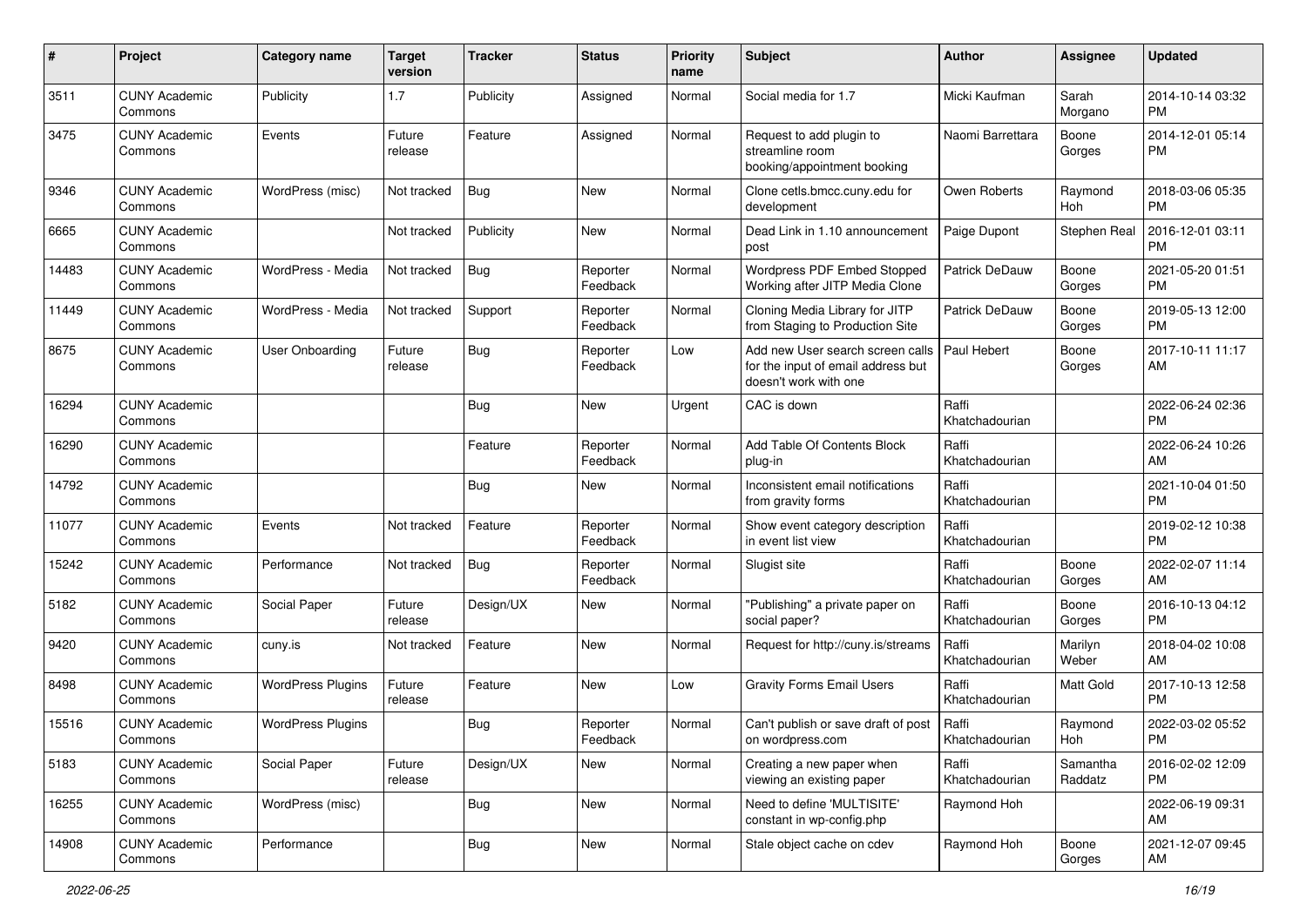| $\#$  | Project                         | <b>Category name</b>     | <b>Target</b><br>version | <b>Tracker</b> | <b>Status</b>                       | <b>Priority</b><br>name | <b>Subject</b>                                                            | <b>Author</b>    | <b>Assignee</b>       | <b>Updated</b>                |
|-------|---------------------------------|--------------------------|--------------------------|----------------|-------------------------------------|-------------------------|---------------------------------------------------------------------------|------------------|-----------------------|-------------------------------|
| 3691  | <b>CUNY Academic</b><br>Commons | <b>WordPress Plugins</b> | Future<br>release        | <b>Bug</b>     | <b>New</b>                          | Normal                  | <b>WPMU Domain Mapping</b><br>Debugging on cdev                           | Raymond Hoh      | <b>Matt Gold</b>      | 2014-12-12 09:04<br>AM        |
| 16296 | <b>CUNY Academic</b><br>Commons | Home Page                | 2.0.2                    | Bug            | Staged for<br>Production<br>Release | Normal                  | "Visit Profile" link on Member<br>Directory page doesn't work<br>properly | Raymond Hoh      | Raymond<br>Hoh        | 2022-06-24 07:54<br><b>PM</b> |
| 16177 | <b>CUNY Academic</b><br>Commons | Reply By Email           |                          | Bug            | <b>New</b>                          | Normal                  | Switch to Inbound mode for RBE                                            | Raymond Hoh      | Raymond<br>Hoh        | 2022-05-30 04:32<br><b>PM</b> |
| 11243 | <b>CUNY Academic</b><br>Commons | BuddyPress (misc)        | Future<br>release        | Bug            | New                                 | Normal                  | Audit bp-custom.php                                                       | Raymond Hoh      | Raymond<br>Hoh        | 2022-04-26 11:59<br>AM        |
| 14496 | <b>CUNY Academic</b><br>Commons | Domain Mapping           | Future<br>release        | <b>Bug</b>     | <b>New</b>                          | Normal                  | Mapped domain SSO uses<br>third-party cookies                             | Raymond Hoh      | Raymond<br><b>Hoh</b> | 2021-05-24 04:03<br><b>PM</b> |
| 3939  | <b>CUNY Academic</b><br>Commons | <b>WordPress Plugins</b> | Future<br>release        | Bug            | Hold                                | Normal                  | Activity stream support for<br>Co-Authors Plus plugin                     | Raymond Hoh      | Raymond<br>Hoh        | 2015-11-09 06:13<br><b>PM</b> |
| 14983 | <b>CUNY Academic</b><br>Commons | WordPress (misc)         | Not tracked              | Support        | Reporter<br>Feedback                | Normal                  | 'Read More" tag not working                                               | Rebecca Krisel   | Raymond<br>Hoh        | 2021-11-23 01:17<br><b>PM</b> |
| 58    | <b>CUNY Academic</b><br>Commons | BuddyPress (misc)        | Future<br>release        | Feature        | Assigned                            | Low                     | Make member search sortable by<br>last name                               | Roberta Brody    | Boone<br>Gorges       | 2010-08-26 02:38<br><b>PM</b> |
| 4592  | <b>CUNY Academic</b><br>Commons | Events                   | Future<br>release        | Design/UX      | <b>New</b>                          | Normal                  | Event Creation - Venue Dropdown<br>Slow                                   | Samantha Raddatz | Boone<br>Gorges       | 2015-09-14 04:56<br><b>PM</b> |
| 4225  | <b>CUNY Academic</b><br>Commons | DiRT Integration         | Future<br>release        | Design/UX      | <b>New</b>                          | Normal                  | Add information to DIRT page (in<br>Create a Group)                       | Samantha Raddatz | Matt Gold             | 2015-06-26 03:14<br><b>PM</b> |
| 5298  | <b>CUNY Academic</b><br>Commons |                          | Not tracked              | Publicity      | <b>New</b>                          | Normal                  | Survey Pop-Up Text                                                        | Samantha Raddatz | Samantha<br>Raddatz   | 2016-03-22 12:27<br><b>PM</b> |
| 4622  | <b>CUNY Academic</b><br>Commons | <b>Public Portfolio</b>  | Future<br>release        | Design/UX      | <b>New</b>                          | Normal                  | <b>Profile Visibility Settings</b>                                        | Samantha Raddatz | Samantha<br>Raddatz   | 2015-09-21 12:18<br><b>PM</b> |
| 4226  | <b>CUNY Academic</b><br>Commons | <b>BuddyPress Docs</b>   | Future<br>release        | Design/UX      | <b>New</b>                          | Normal                  | Add option to connect a Doc with<br>a Group                               | Samantha Raddatz | Samantha<br>Raddatz   | 2015-09-09 04:08<br><b>PM</b> |
| 4253  | <b>CUNY Academic</b><br>Commons | <b>Public Portfolio</b>  | Future<br>release        | Design/UX      | <b>New</b>                          | Normal                  | Encourage users to add portfolio<br>content                               | Samantha Raddatz | Samantha<br>Raddatz   | 2015-07-07 11:32<br>AM        |
| 4221  | <b>CUNY Academic</b><br>Commons | Group Forums             | Future<br>release        | Design/UX      | Assigned                            | Normal                  | Add 'Number of Posts' display<br>option to Forum page                     | Samantha Raddatz | Samantha<br>Raddatz   | 2015-06-26 02:21<br><b>PM</b> |
| 4222  | <b>CUNY Academic</b><br>Commons | <b>User Experience</b>   | Future<br>release        | Design/UX      | <b>New</b>                          | Normal                  | Add information to 'Delete<br>Account' page                               | Samantha Raddatz | scott voth            | 2015-06-26 11:35<br>AM        |
| 1888  | <b>CUNY Academic</b><br>Commons | Home Page                | Future<br>release        | Feature        | Assigned                            | Normal                  | Refactor BP MPO Activity Filter to<br>support proper pagination           | Sarah Morgano    | Boone<br>Gorges       | 2014-05-01 07:11<br><b>PM</b> |
| 585   | <b>CUNY Academic</b><br>Commons | Group Forums             | Future<br>release        | Feature        | Assigned                            | Normal                  | Merge Forum Topics                                                        | Sarah Morgano    | Boone<br>Gorges       | 2011-07-06 04:11<br><b>PM</b> |
| 5826  | <b>CUNY Academic</b><br>Commons | <b>WordPress Plugins</b> | Future<br>release        | Support        | Reporter<br>Feedback                | Normal                  | <b>Remove Subscription Options</b><br>plugin from directory               | Sarah Morgano    | Sarah<br>Morgano      | 2016-10-21 04:14<br><b>PM</b> |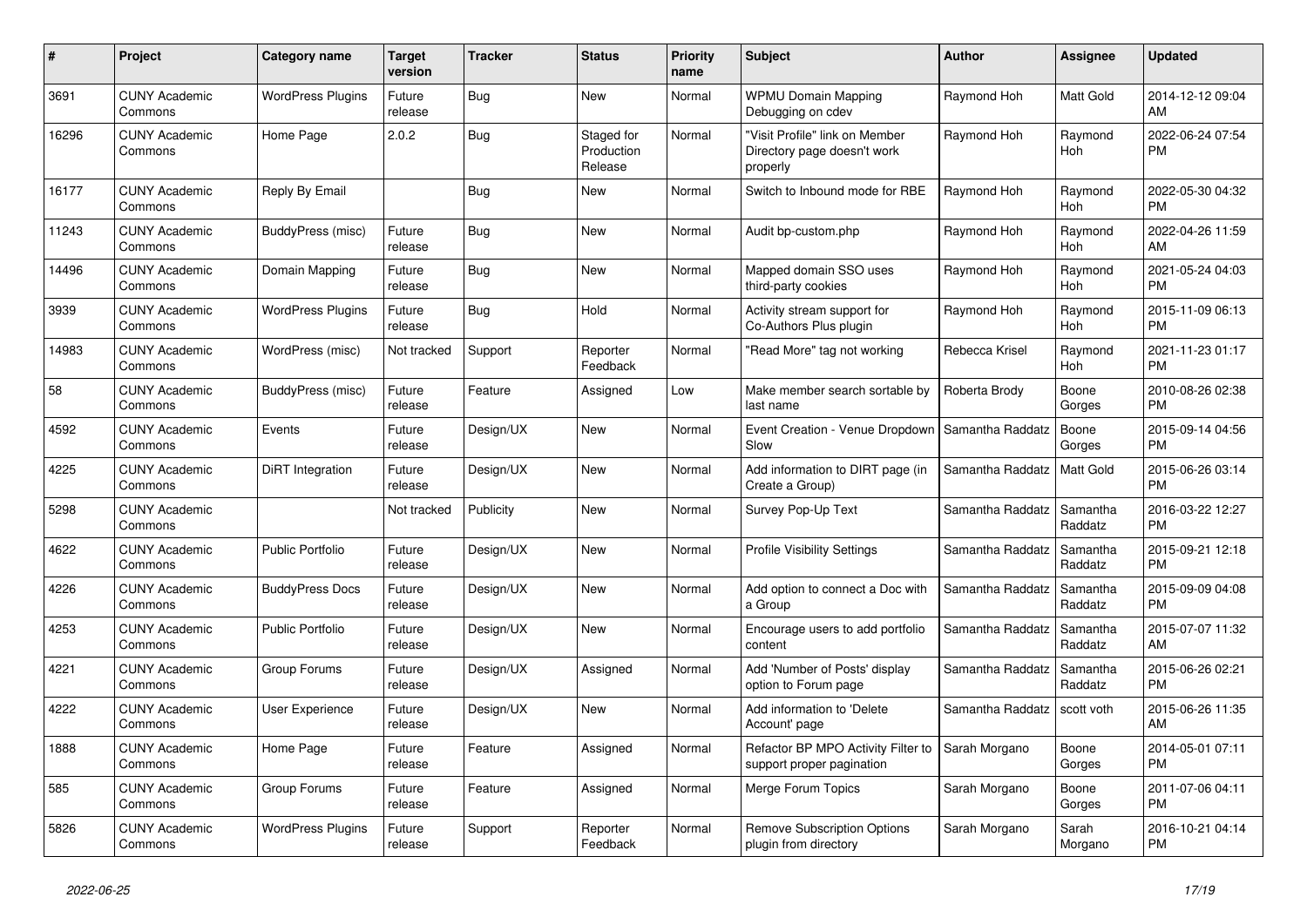| #     | Project                         | <b>Category name</b>     | <b>Target</b><br>version | <b>Tracker</b> | <b>Status</b>        | <b>Priority</b><br>name | Subject                                                                              | Author     | <b>Assignee</b>    | <b>Updated</b>                |
|-------|---------------------------------|--------------------------|--------------------------|----------------|----------------------|-------------------------|--------------------------------------------------------------------------------------|------------|--------------------|-------------------------------|
| 12573 | <b>CUNY Academic</b><br>Commons | <b>WordPress Plugins</b> | Future<br>release        | <b>Bug</b>     | New                  | Normal                  | <b>CommentPress Core Issues</b>                                                      | scott voth |                    | 2020-03-24 04:32<br>PM        |
| 11860 | <b>CUNY Academic</b><br>Commons | Registration             | Future<br>release        | Feature        | New                  | Normal                  | Ensure Students Are Aware They<br>Can Use Aliases At Registration                    | scott voth |                    | 2019-09-24 08:46<br>AM        |
| 11788 | <b>CUNY Academic</b><br>Commons | <b>WordPress Plugins</b> | Future<br>release        | Support        | Reporter<br>Feedback | Normal                  | Plugin Request - Browse Aloud                                                        | scott voth |                    | 2019-09-24 08:42<br>AM        |
| 10982 | <b>CUNY Academic</b><br>Commons | Domain Mapping           | Not tracked              | Support        | Reporter<br>Feedback | Normal                  | <b>CNAME</b> question                                                                | scott voth |                    | 2019-01-22 04:29<br><b>PM</b> |
| 15767 | <b>CUNY Academic</b><br>Commons | WordPress (misc)         |                          | Support        | New                  | Normal                  | Site loading slowly                                                                  | scott voth | Boone<br>Gorges    | 2022-04-04 08:56<br><b>PM</b> |
| 10226 | <b>CUNY Academic</b><br>Commons | Courses                  | Future<br>release        | Feature        | <b>New</b>           | Normal                  | Add "My Courses" to drop down<br>list                                                | scott voth | Boone<br>Gorges    | 2021-11-19 12:42<br><b>PM</b> |
| 14113 | <b>CUNY Academic</b><br>Commons | WordPress (misc)         | Future<br>release        | Bug            | Hold                 | Normal                  | Block Editor Not Working on this<br>page - Json error                                | scott voth | Boone<br>Gorges    | 2021-03-05 11:01<br>AM        |
| 11531 | <b>CUNY Academic</b><br>Commons | Events                   | Future<br>release        | Feature        | <b>New</b>           | Normal                  | Main Events calendar should<br>include non-public events that<br>user has access to  | scott voth | Boone<br>Gorges    | 2019-06-11 10:00<br>AM        |
| 11496 | <b>CUNY Academic</b><br>Commons | <b>Public Portfolio</b>  | 1.15.2                   | Support        | <b>New</b>           | Normal                  | Replace Twitter Icon on Member<br>Portfolio page                                     | scott voth | Boone<br>Gorges    | 2019-06-06 01:03<br>PM        |
| 11386 | <b>CUNY Academic</b><br>Commons | WordPress - Media        | Not tracked              | Support        | Reporter<br>Feedback | Normal                  | disappearing images                                                                  | scott voth | Boone<br>Gorges    | 2019-05-14 10:32<br>AM        |
| 9515  | <b>CUNY Academic</b><br>Commons | <b>WordPress Plugins</b> | Not tracked              | Bug            | Reporter<br>Feedback | Normal                  | Text to Speech plugin - "More<br>Slowly" checkbox not working                        | scott voth | Boone<br>Gorges    | 2018-06-13 02:26<br><b>PM</b> |
| 519   | <b>CUNY Academic</b><br>Commons | <b>BuddyPress Docs</b>   | Future<br>release        | Feature        | Assigned             | Low                     | TOC for individual docs - for new<br>BP "wiki-like" plugin                           | scott voth | Boone<br>Gorges    | 2015-11-09 05:54<br><b>PM</b> |
| 10354 | <b>CUNY Academic</b><br>Commons | <b>Public Portfolio</b>  | Future<br>release        | Feature        | <b>New</b>           | Normal                  | Opt out of Having a Profile Page                                                     | scott voth | Chris Stein        | 2020-05-12 10:43<br>AM        |
| 5827  | <b>CUNY Academic</b><br>Commons | <b>Public Portfolio</b>  | Future<br>release        | Bug            | Assigned             | Normal                  | Academic Interests square<br>bracket links not working                               | scott voth | Chris Stein        | 2016-08-11 11:59<br><b>PM</b> |
| 4438  | <b>CUNY Academic</b><br>Commons | Events                   | Future<br>release        | Bug            | Assigned             | Normal                  | Events Calendar - Export<br><b>Recurring Events</b>                                  | scott voth | Daniel Jones       | 2016-05-23 04:25<br><b>PM</b> |
| 12392 | <b>CUNY Academic</b><br>Commons | Help/Codex               | Not tracked              | Documentation  | New                  | Normal                  | <b>Updates to Common Commons</b><br>Questions on Help Page                           | scott voth | Margaret<br>Galvan | 2020-02-11 10:53<br>AM        |
| 11493 | <b>CUNY Academic</b><br>Commons | Domain Mapping           | Not tracked              | Support        | Reporter<br>Feedback | Normal                  | Domain Mapping Request - Talia<br>Schaffer                                           | scott voth | Matt Gold          | 2019-08-06 08:39<br>AM        |
| 10839 | <b>CUNY Academic</b><br>Commons | About page               | Not tracked              | Support        | New                  | Normal                  | <b>Mission Statement Needs</b><br>Revision                                           | scott voth | Matt Gold          | 2018-12-26 10:58<br>AM        |
| 11393 | <b>CUNY Academic</b><br>Commons |                          | Not tracked              | Publicity      | New                  | Normal                  | After 1.15 release, ceate a hero<br>slide and post about adding a site<br>to a group | scott voth | Patrick<br>Sweeney | 2019-05-14 10:32<br>AM        |